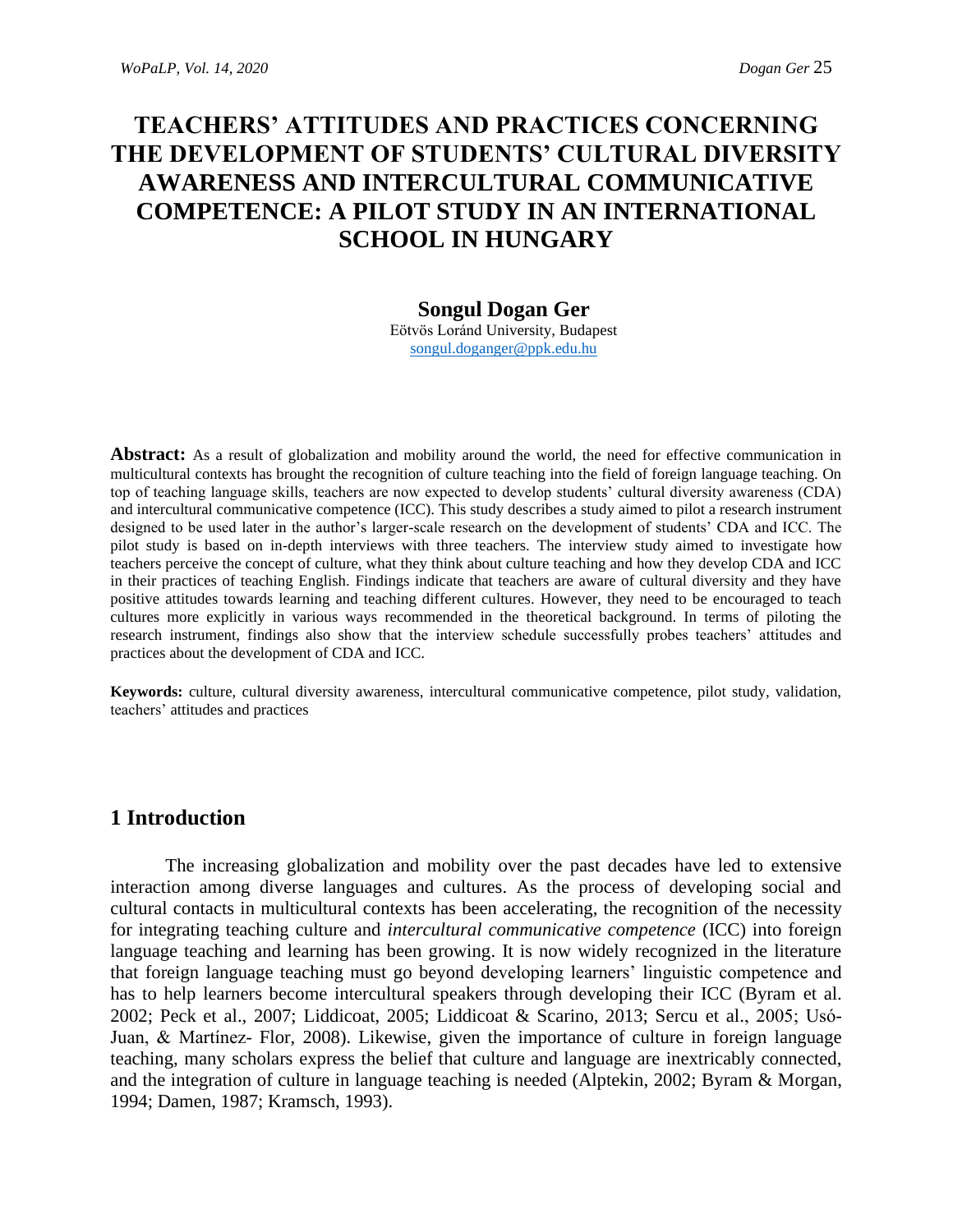Another aspect of the process of ICC development is the need to raise language learners' *cultural diversity awareness* (CDA). A number of scholars articulate theories and methods of an intercultural approach to language teaching (Beneke, 2000; Byram, 1997; Byram et al., 2002; Kramsch, 2013; Liddicoat, 2005; Peck et al., 2007; Reid, 2015; Sercu, 2002). However, despite a number of theories on intercultural education, relatively little is known about teachers' attitudes towards culture teaching and their practices of developing CDA and ICC in the context of teaching English as a foreign language. For this reason, this pilot study aimed to investigate how teachers perceive the concept of culture, what they think about culture learning and teaching and what practices they use in the development of CDA and ICC. The main aim of the current study was to pilot an interview schedule which is intended to be used in a later, larger-scale research project on the development of students' CDA and ICC.

The current pilot study is part of a case study to be conducted in an English medium instruction school located in Budapest, Hungary using an exploratory approach with interview studies. The participants in the study are both native and non-native teachers of English who teach English as a first language and as an additional language. While most studies about teaching English language and culture are conducted in English as a foreign language (EFL) or English as a second language (ESL) settings, the choice of an international school with English medium instruction (EMI) and English as an additional language (EAL) promises new insights that may contribute to the existing ways of developing CDA and ICC in the context of teaching EFL.

The present paper starts with the theoretical background which defines the terms culture, CDA and ICC, and then presents theories and practices regarding teaching and developing CDA and ICC, with an overview of relevant empirical studies. Then the piloting process is explained in detail with some preliminary outcomes. The paper is concluded with the discussion and the implications of the findings, this study yields for the above mentioned larger-scale research project.

# **2 Theoretical Background**

## **2.1 Key Terms and Definitions**

#### 2.1.1 Culture

The notion of culture has been described in various ways although it is seen as a difficult term to define (Spencer-Oatey, 2000; Useem et al., 1963). The following definitions serve as pillars in this pilot study, since they describe culture as shared values, beliefs, and practices of social groups and they give importance to language as a tool by which culture is presented.

Spencer-Oatey (2000) defines culture as "a fuzzy set of basic assumptions and values, orientations to life, beliefs, policies, procedures and behavioural conventions that are shared by a group of people, and that influence (but do not determine) each member's behaviour and his/her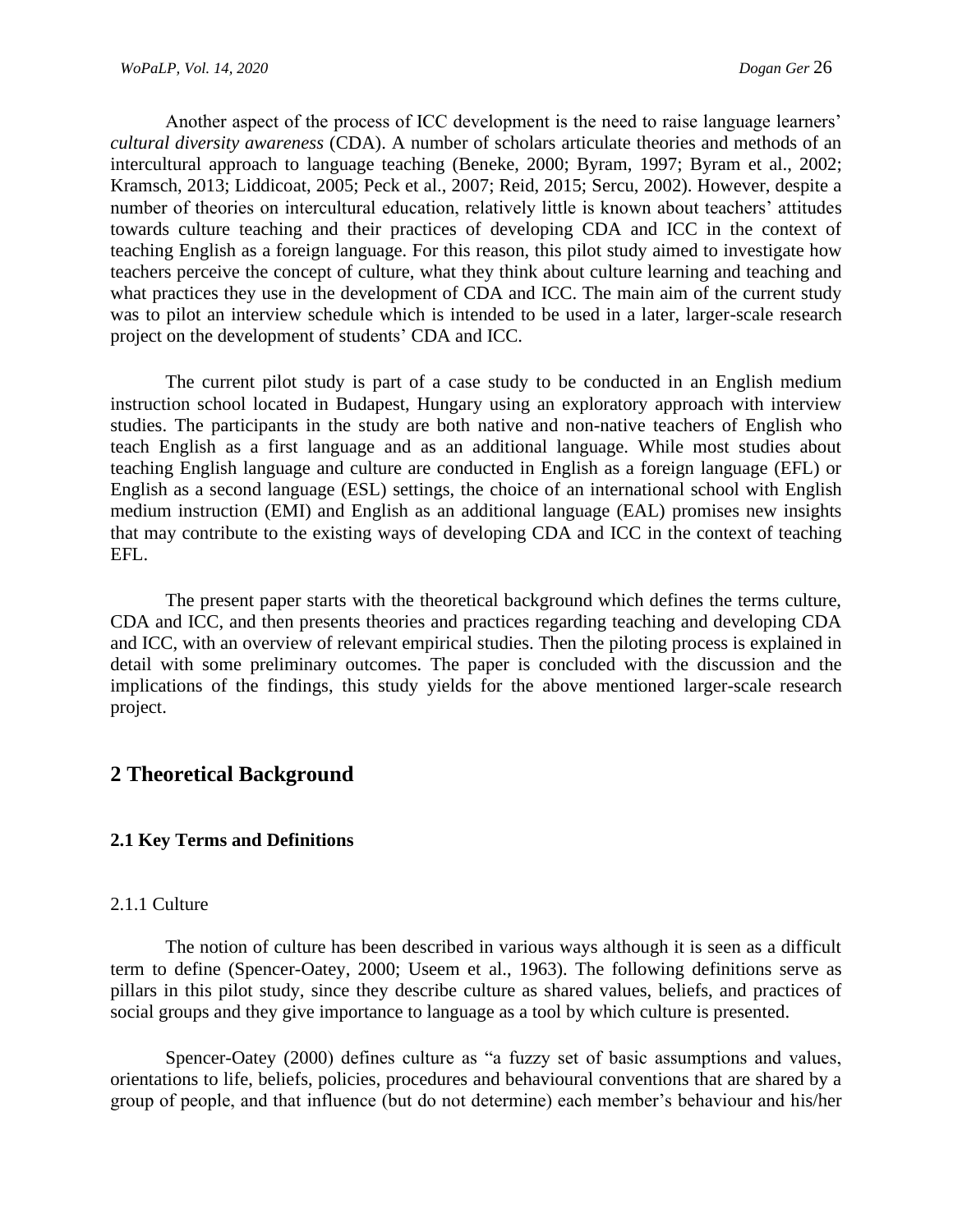interpretations of the 'meaning' of other people's behaviour" (p.4). On the other hand, Useem et al. (1963) point out that "culture has been defined in a number of ways, but most simply, as the learned and shared behaviour of a community of interacting human beings" (p.169). Similarly, Turner (1999) describes culture as:

a dynamic process which produces the behaviours, the practices, the institutions, and the meanings which constitute our social existence. Culture comprises the processes of making sense of our way of life. [… ] language is the major mechanism through which culture produces and reproduces social meanings (p.52).

The definition of culture is overly complex; however, the role of culture in language learning to develop CDA and ICC is central to the pilot study. Given the importance of language through which culture is represented, culture and language are inseparably connected for some scholars (Byram & Morgan, 1994; Damen, 1987; Kramsch, 1993).

Language learning is no longer considered as simply performing linguistic tasks; rather, the ultimate goal of learning languages is to communicate in another language, including understanding the culture or cultures of that language. According to Liddicoat (2005), Liddicoat & Scarino (2013), and Sercu (2002), when people start to communicate in a second or foreign language, they do not use linguistic codes and lexical knowledge only, they also perform functions of the language in a cultural context in which cultural knowledge is required as much as knowledge of grammar and vocabulary. Therefore, language learning needs to include the cultural dimension of the language in order not to be a "fluent fool" as described by Bennett (1997, p.16) who speaks a foreign language very well but does not understand the meaning of the content of that language. However, as indicated in the literature, the integration of culture into the context of language learning is not achieved by merely providing knowledge of the target culture or cultures. It must also focus on attitudes, cultural skills and awareness and relevant actions to raise learners' CDA and develop their ICC (Barrett et al., 2014; Knutson, 2006; Liddicoat, 2005; Soler & Jordà, 2007). In order to develop ICC, the first step is to raise learners' awareness of cultural differences and cultural diversity.

## 2.1.2 Cultural Diversity Awareness

Cultural Diversity Awareness is a term often used in the literature (Brown, 2004; Larke, 1990), yet no particular definition has been proposed for it. Sometimes, the term is used interchangeably with "cross-cultural awareness" (e.g., Knutson, 2006; Dasli, 2011). The reason for many researchers to digress from the well-defined phrase of cross-cultural awareness is perhaps that cultural diversity awareness is more concrete in its meaning focusing on the multifaceted nature of culture and cultural patterns, and thus is easier for the reading public to grasp than the more abstract term of cross-cultural awareness. Cross-cultural awareness is used by Kramsch and Widdowson (1998) as an approach in foreign language teaching to explore the ways of understanding "the Other at the other side of the border by learning his/her national language" in relation to "two cultures or two languages" (p.81). However, Damen (1987) highlights more cultures, including one's own in her definition: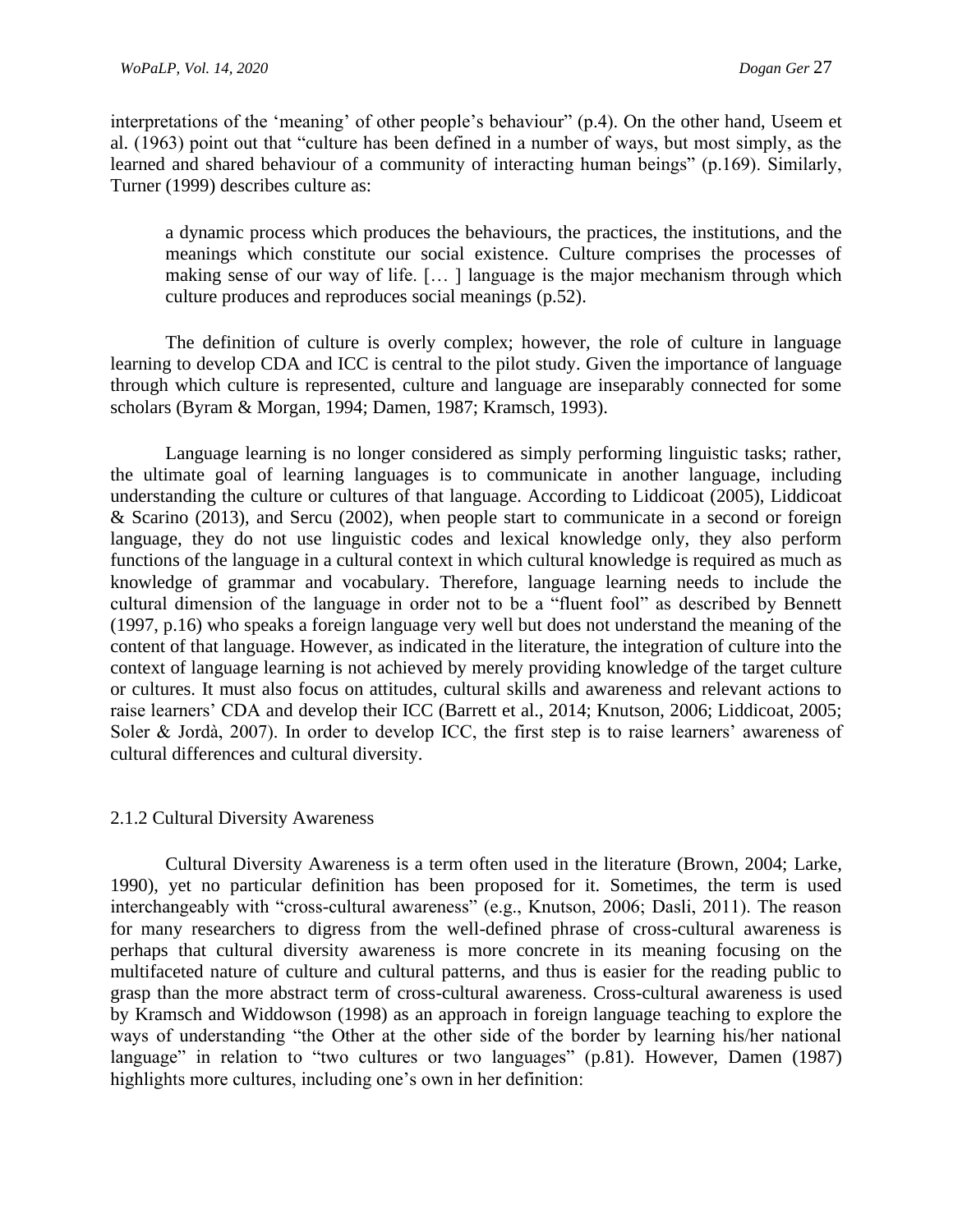Cross-cultural awareness involves uncovering and understanding one's own culturally conditioned behaviour and thinking, as well as the patterns of others. Thus, the process involves not only perceiving the similarities and differences in other cultures but also recognizing the givens of the native culture (p.141).

In the light of the aforementioned definitions above, CDA can be defined as learning and understanding the meaning of shared behaviours, values, beliefs and patterns of other cultures, as well as one's own. In other words, CDA requires understanding one's own language and culture to be able to understand other cultures. In the study, CDA is used to refer to multiple cultures rather than two cultures including one's own.

Several studies indicate that the number of international schools which offer education through the medium of English has drastically risen as a result of globalization and mobility. As the number increased, so did the diversity of students who come from different racial, ethnic, cultural, socio-economic, language etc. backgrounds (Hayden, 2011; Hayden & Thompson, 2008; Larke, 1990). For many researchers, with the increased diversity, awareness of cultural diversity for both teachers and students has become a more critical need than ever before (Acquah & Commins, 2015; Angelova & Zhao, 2014; Gay, 2013; Knutson, 2006; Larke, 1990). However, it is reported in the study of Young and Sachdev (2011) that the lack of teacher training programmes, curricular support and teaching materials restrain teachers in teaching culture and developing their students' CDA. For this reason, the pilot study described here seeks to find some possible ways for the integration of culture into language learning and teaching to raise teachers' and students' CDA.

One of the best-known approaches to teaching language and culture to raise cultural awareness and develop intercultural competence has been described through the steps of *awareness-raising, skills development, production and feedback* by Liddicoat (2005).

- (1) A*wareness-raising* refers to the new input about language and culture which encourage students to compare the new culture with their own. Comparison between the cultures gives learners the opportunity to notice the differences and understand what lies beneath the differences in the target culture practices. For this stage, some authentic videos can be used to raise students' awareness.
- (2) The *awareness-raising* stage is followed by *skills development* to start working with the knowledge of the new culture by way of acting or speaking. It includes communicative tasks to practice the new input for experiential learning.
- (3) *Production* allows students to act out cultural and linguistic knowledge they practice in the experimentation stage. They act like a native speaker of the language to experience the culture of that language.
- (4) *Feedback* is a phase in which students discuss with their teacher how they felt about acting out the particular language or cultural patterns. Students express their experience and comfort or discomfort that they feel about being between the first language and culture and the new language and culture.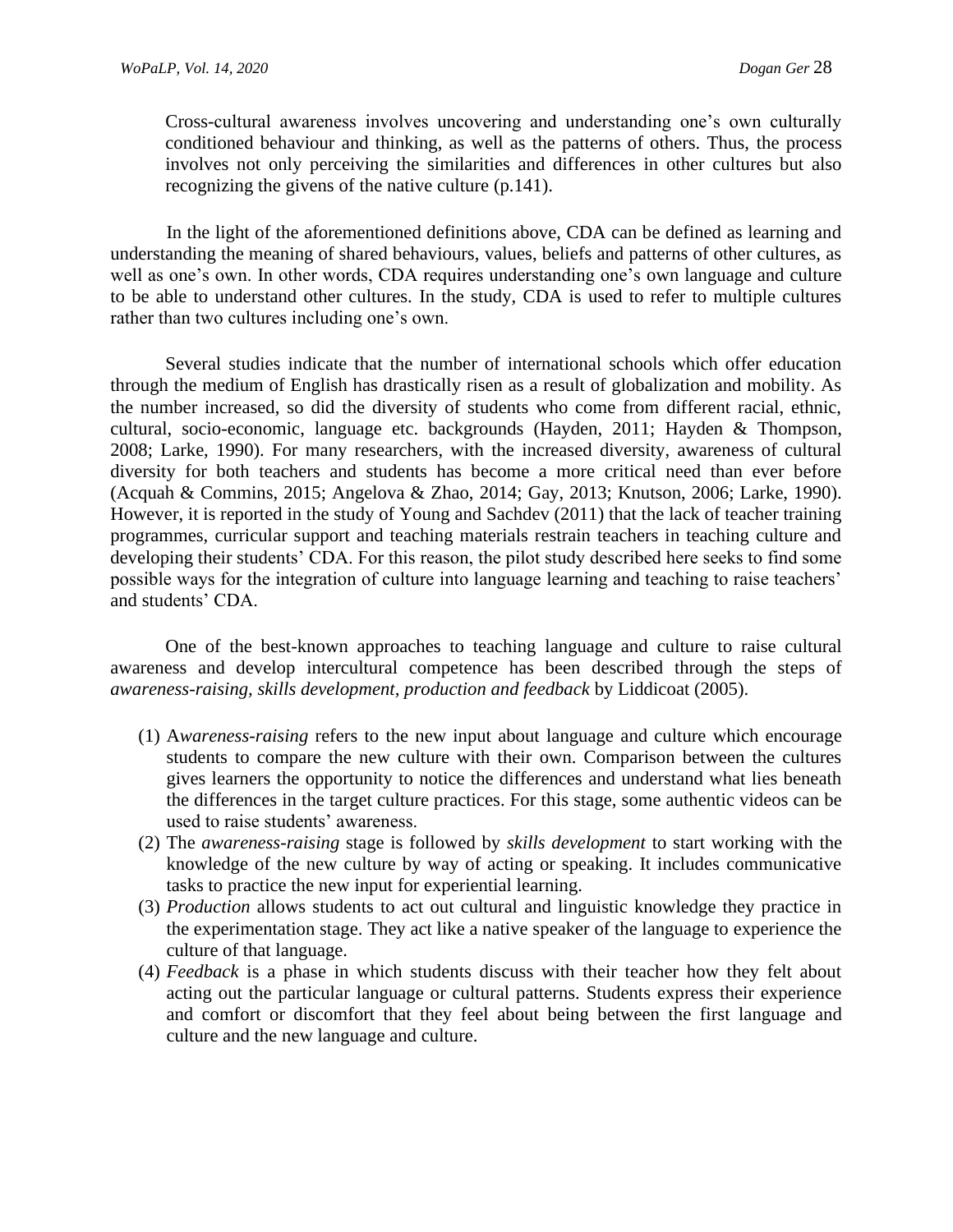These stages are similar to the well-known *presentation – practice – production* process in communicative language teaching but the feedback stage provides an opportunity for the students to understand their cultural experience while also practising the target language.

The approaches, as mentioned above, present teaching language and culture to raise cultural awareness and to develop intercultural competence. The following section elaborates intercultural competence (IC) and intercultural communicative competence (ICC) with communicative competence taken as a starting point by the theorists of IC and ICC.

# 2.1.3 An Overview of the Concepts of Communicative Competence, Intercultural Competence and Intercultural Communicative Competence

The concept of *communicative competence* was introduced by Hymes (1972) emphasizing, besides grammatical competence, using the language culturally appropriately among native speakers. Canale and Swain (1980) took up Hymes's (1972) idea, with the aim of developing communicative language teaching, and identified the elements of communicative competence as *grammatical competence, discourse competence, sociolinguistic competence,* and *strategic competence*. Later, van Ek (1986) added *socio-cultural, and social competence* to Canale and Swain's (1980) competences listed above. However, Byram (1997) and Soler and Jordà (2007) claim that these models, which mainly focus on the use of language and the acquisition of communicative skills, neglect the importance of social identities and cultural competencies of learners. Therefore, these models present a challenging and impossible target for foreign language learners since first language acquisition and native speakers were taken as a model. Consequently, after some time, some teachers needed a cultural approach to foreign language teaching to be able to prepare their learners in a better way for real-life communication in a foreign language.

Byram (1997) took van Ek's (1986) six competences as a starting point and proposed the concepts of IC and ICC. As stated by Byram (1997), IC is to refer to the ability to interact with people from different countries and cultures in their own language; on the other hand, ICC is required to interact with people from other countries and cultures in a foreign language. However, IC and ICC are generally used interchangeably. In the current study, ICC will be used to describe the linguistically and culturally different students' ability to interact with one another in English as a *lingua franca*, which is the vehicle of communication for many of the students in the observed school.

## 2.1.4 Intercultural Communicative Competence

ICC is defined by Bennett & Bennett (2004) as "the ability to communicate effectively in cross-cultural situations and to relate appropriately in a variety of cultural contexts" (p.149). Similarly, someone who has ICC is described by Byram (1997) as being "...able to interact with people from another country and culture in a foreign language" (p.71). As the definitions highlight, the ability for effective communication with people from different countries in a foreign language in all kinds of cultural contexts is certainly needed for everyone, but the current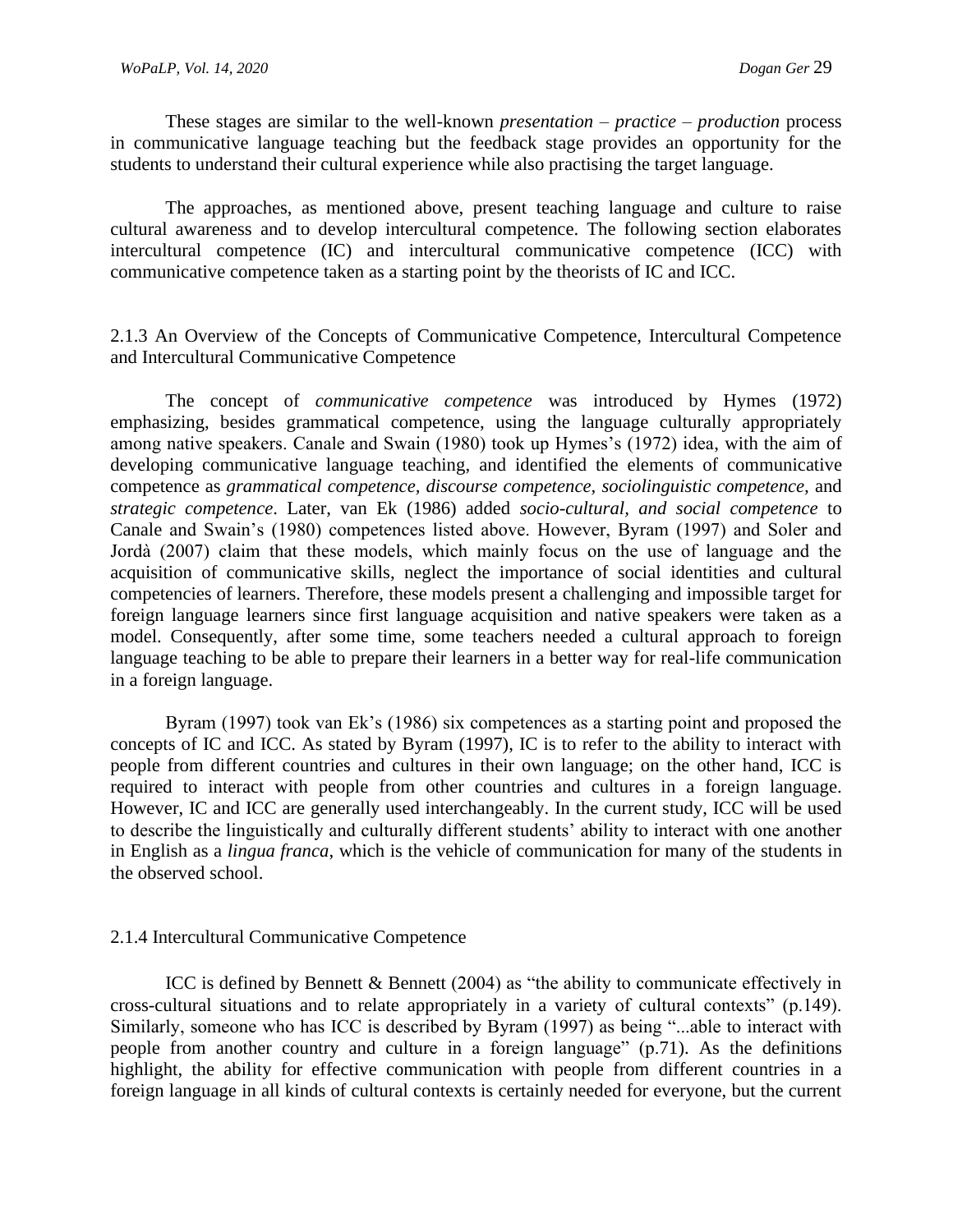pilot study mainly focuses on its development in the context of language learning. Regarding the development of ICC in language learning, Byram (1997) identified the components of ICC as attitudes, knowledge, skills and critical cultural awareness, which he also described as political education, in addition to communicative competences in a foreign language to be acquired by the learners. Based on his definition, the components of ICC are explained as follows.

The *attitudes* interlocutors (teachers and students in the current study) need to acquire are curiosity, openness, and willingness not to judge others' cultures and one's own. The required attitudes also include respect, empathy, acceptance, and awareness toward other cultures without prejudice and stereotypes. The *knowledge* that interlocutors bring to their communication is described as knowledge of products and practices of social groups in one's own and the interlocutor's country with the general process of social and individual communication. Byram (1997) categorizes *skills* as the *skill of discovery* which comes into play when people have no or only partial knowledge of another country and the *skills of interpreting and relating* through which individuals draw upon their knowledge to interpret a document or behaviour from another country and relate it to documents and behaviour from their own. C*ritical cultural awareness/political education* refers to an ability to critically evaluate perspectives, products and practices of one's own and of other cultures based on explicit criteria. Every component of ICC matters in the development of students' CDA and ICC. Therefore, the pilot study investigates whether the teachers possess and teach these components. The next section summarizes possible ways of integrating ICC components into language teaching.

# **3 The Development of ICC: Approaches and Techniques**

The main aim of developing ICC in language teaching is to enhance students' attitudes, knowledge, skills and critical cultural awareness toward their own and other cultures with the purpose of gaining and using effective communication skills for a mutual understanding in various cultural contexts in a foreign language. This section covers possible approaches and techniques of ICC development in language teaching based on the Common European Framework of Reference for Languages (CEFR) and the theory of teaching culture and developing ICC.

Although there are a number of activities for teaching culture and developing ICC, this section introduces practical ways of the following five concepts proposed by Barrett et al. (2014) and Reid (2015). These concepts are *comparison*, *experience*, *analysis*, *reflection* and *action*.

*(1)* Comparison: One of the most often used techniques, the comparison method focuses on differences and similarities between the native and the target culture. Activities embedding comparison methods encourage students to compare unfamiliar features of other cultures with familiar aspects of their own culture to understand differences and accept the differences with a non-judgmental way and respect (Barrett et al., 2014). The following comparison activity develops students' socio-cultural, sociolinguistic, pragmatic and non-verbal competences: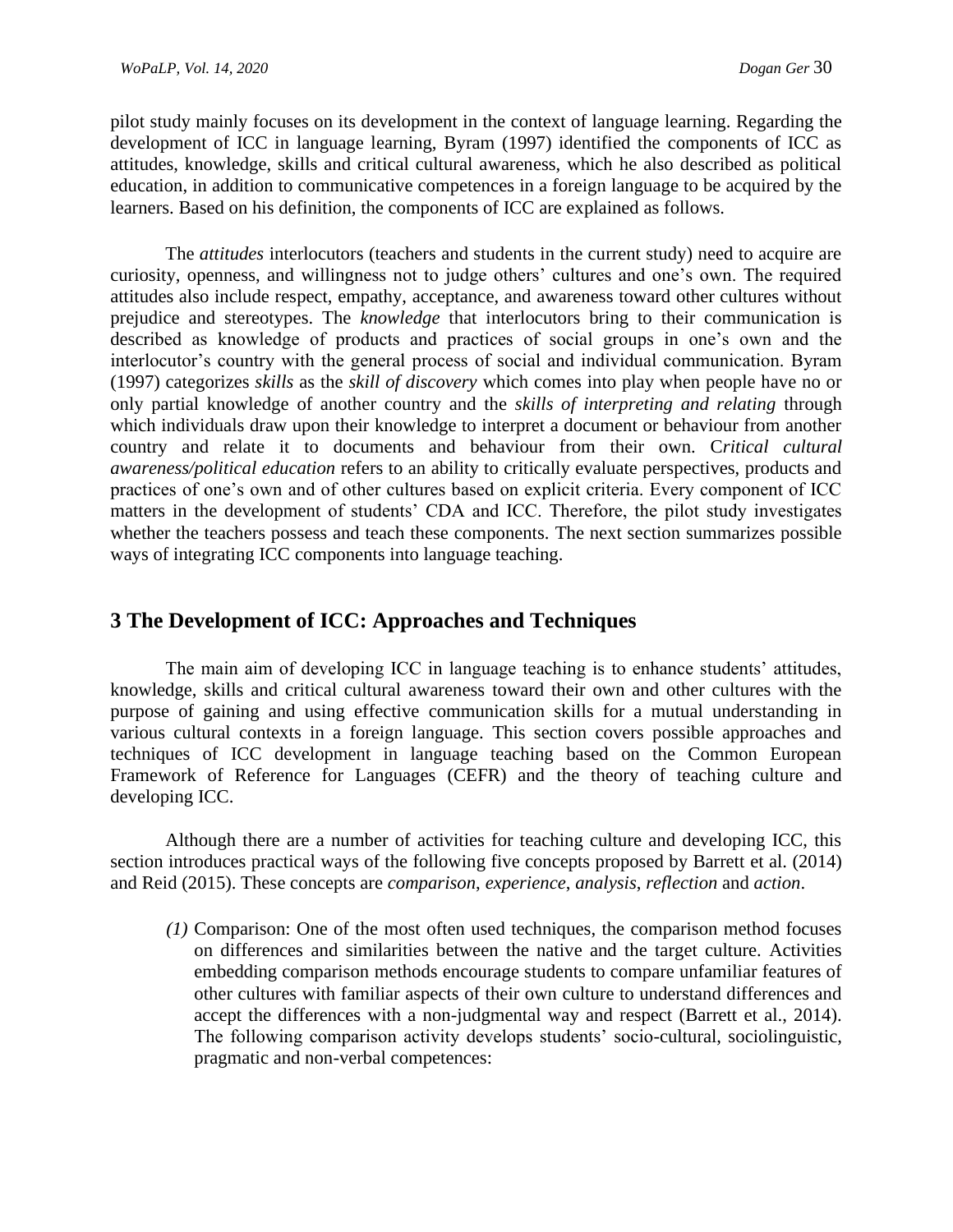Students watch a video which shows a school day in the target culture including school routines, uniform, food, students' behaviours, lessons etc. The video shows how students greet each other and address the teacher, use the language, make a request, use formal-informal register, how they get permission to speak, e.g. by raising their hand or how they raise their hand, etc. Students can discuss the differences between all the verbal and non-verbal behaviours of the target culture and their own (Reid, 2015).

- *(2) Experience*: This method develops students' attitudes; openness, curiosity, respect and knowledge of other cultures through presenting their experience based on critical incidents (Barrett et al., 2014). For instance, the ways of greeting differ in different countries. Teachers, on the one hand, can introduce types of greetings with the explanation that it occurs differently across the world. Students, on the other hand, can be asked how particular greetings occur in their country and they can, later on, discuss those differences (Reid, 2015).
- *(3) Analysis*: In the process of analysis, students think and discuss the reasons that lie beneath cultural practices. Explanations of values, beliefs and practices of cultures are analyzed through written or video sources (Barrett et al., 2014). Eating habits or other customs and behaviours in two or more cultures and their reasons can be discussed and analyzed with a set of questions prepared by the teacher (Reid, 2015).
- *(4) Reflection*: Reflection follows comparison, experience and analysis encourages students to write, draw or share what they have learned about cultures as a response to the development of ICC. They can create posters about anything related to acquired cultures and display them on the walls of their classroom. Additionally, students may be encouraged to discuss their experiences or keep a diary to track their culture learning (Barrett et al., 2014).
- *(5) Action*: Action refers to cooperation with people of different cultural affiliations in the social or physical environment. Schools and teachers should take responsibility to organize a platform in which students can act, i.e., communicate in an intercultural situation (Barrett et al., 2014).

In addition to the culture-related activities above, students can act out cultural experiences, do research about cultures that they are interested in and present it to their classmates and parents. Role-plays to practice situations in a restaurant, shop or post office and storytelling to predict the second half of the story which is about cultural aspects of any country are other ways of developing students' ICC (Reid, 2015). Teachers' attitudes and practices in some of the relevant empirical studies are presented in the following section.

# **4 Teachers' Attitudes and Practices in Relevant Empirical Studies**

The roles of teachers have always been decisive in language teaching and learning. The growing need in teaching culture and developing ICC extends teachers' roles to develop cultural awareness and ICC. Diamond and Moore (1995) categorized teachers' roles as *cultural organizers, cultural mediators, and orchestrators of social context for learning*. For Barrett et al. (2014) teachers are *facilitators* to develop intercultural competence. Additionally, the role of language teachers is explained by Byram et al. (2002) as a responsibility – beside other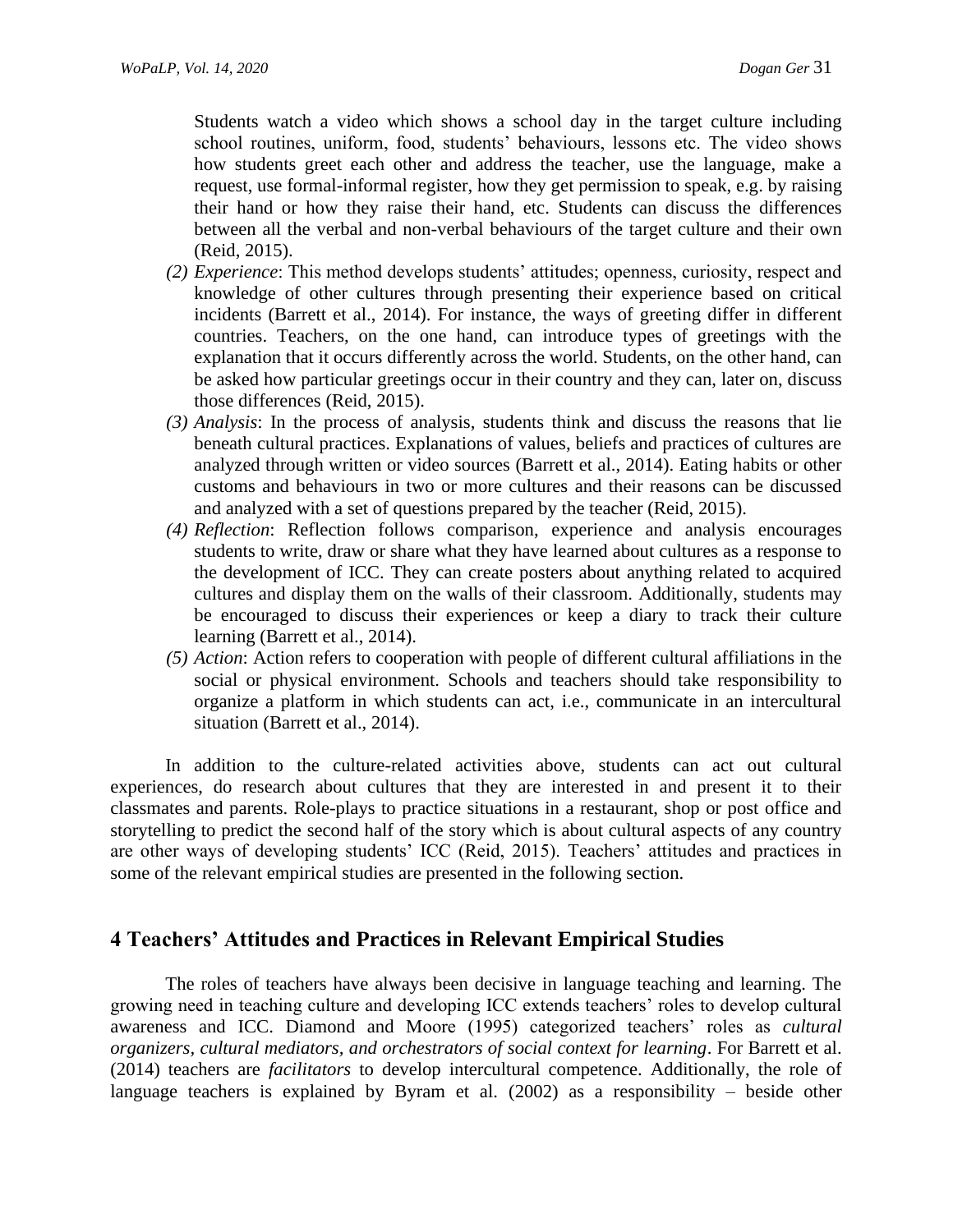obligations – to develop knowledge, skills and awareness of values as well as to develop knowledge of a target country or culture. Larzén-Östermark (2008) states that although there is a large volume of theories and research on culture in foreign language teaching and the roles of language teachers, little attention has been paid to how teaching culture is seen by teachers.

The current pilot study intended to investigate teachers' attitudes including their conception of teaching culture, feelings and opinions about why cultural elements are or should be taught, and their practices in applying their conceptions, feelings and opinions in action in their daily teaching to develop their students' CDA and ICC. For this reason, in this section, relevant studies about teachers' attitudes and practices are presented to gain a deeper understanding of the phenomenon for the current study.

Larzén-Östermark (2008) interviewed 13 teachers from a Finland-Swedish comprehensive school to investigate teachers' attitudes towards teaching culture in English foreign language teaching with the aim of promoting intercultural understanding. The results of the study indicate that most of the participating teachers found culture important. However, they saw culture as a traditional paradigm which is connected with the target language area. Therefore, teaching culture was perceived by the teachers as transmitting information about English-speaking countries. Few teachers talked about how cultural practices could be used to develop students' attitudes towards otherness and only a few teachers knew how to teach culture. Therefore, the researcher concludes that curriculum designers, teacher trainers, textbook authors, teaching material designers and organizers of in-service training for teachers play a crucial role in developing teachers' attitudes and practices of the development of intercultural competence.

Another relevant study conducted by Eken (2015) aimed to explore EFL teachers' beliefs and practices about the development of ICC through semi-structured interviews. Non-native practising teachers working at a university in Turkey were asked about the definition and practices of ICC. The analysis of the study reveals that all participating teachers described ICC very well and they all believed in the necessity of developing their students' ICC. However, the participants claimed that the school curriculum, crowded classrooms and uninterested students prevent them from teaching ICC. Moreover, although the teachers had some ideas about practices of ICC they did not seem to know how to apply them.

Sercu (2002) carried out a questionnaire study with Flemish English, French and German teachers including open-ended questions to inquire about the teachers' professional self-concept and practices of ICC. The first part of the questionnaire was about the professional self-concept investigating the aim of the teachers' profession, the extent of their socio-cultural knowledge, the foreign language and cultural profile of their students, and the degree of their willingness to teach intercultural competence. The second part of the questionnaire revealed the implementation of teaching language and culture in their classrooms. All the teachers of English, French and German defined the perception of the aims of their profession with linguistic statements. Culture teaching was similarly defined by the teachers in terms of providing information such as daily life, history, big C culture, geography, and politics. Regarding the teachers' perception of their students' foreign language and culture learning profile, the teachers claimed that their students were familiar with the culture of the language they were taught. The data of the responses of Flemish English and French teachers revealed that their students had favourable attitudes towards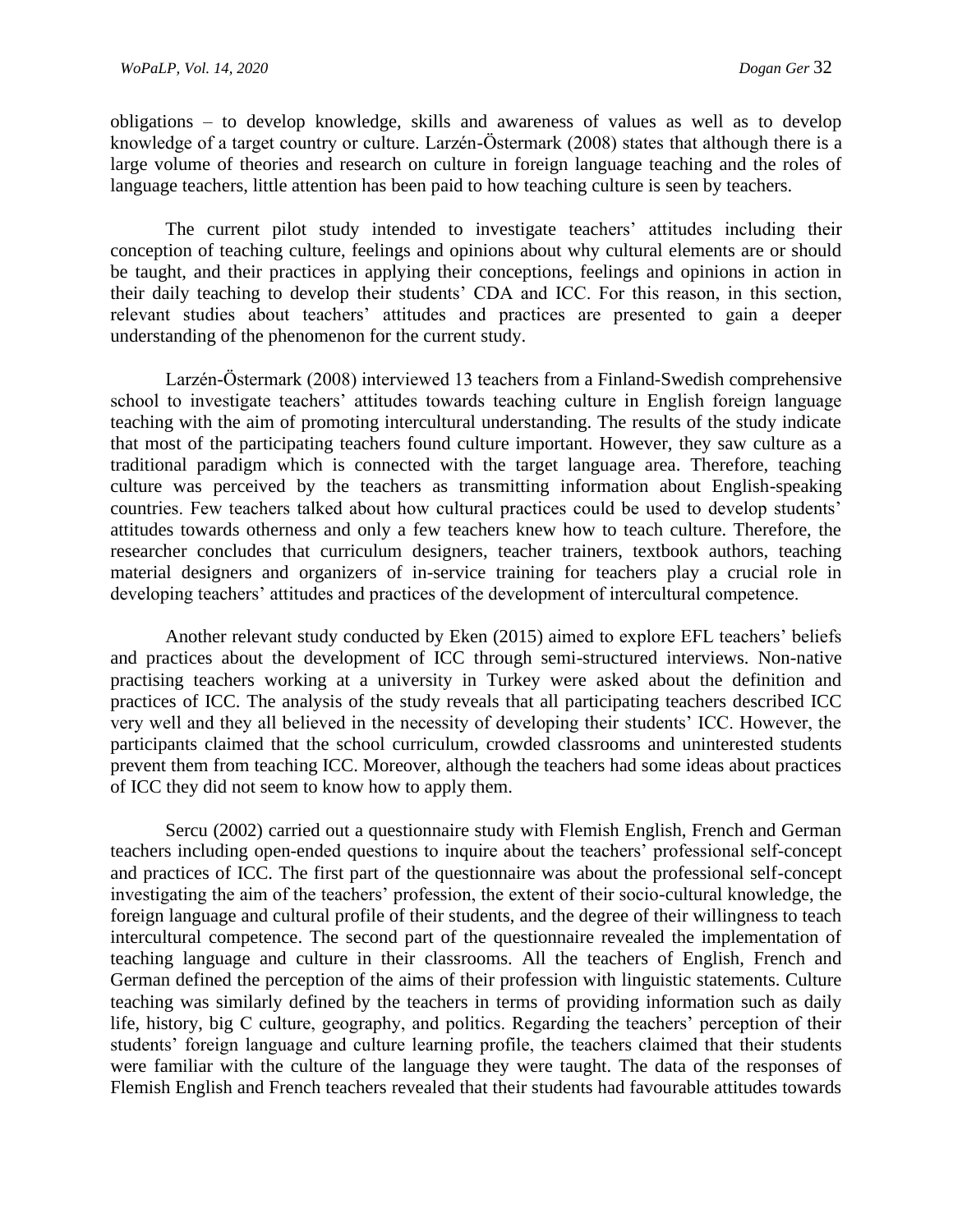the people of the foreign language they were learning. And finally, all the participating Flemish foreign language teachers showed willingness to be teachers of ICC.

The second part of the questionnaire also focused on the frequency of culture teaching activities and the different kinds of activities used in language classes. According to the results, the most common practice that the teachers of English, French and German followed was asking their students what they heard or read about the foreign culture and why they found them fascinating or interesting. However, they did not talk about the stereotypes of foreign cultures or illustrate aspects of a foreign culture with visual aids. Moreover, the activities were mostly teacher-centred, and the role of students was confined to that of a listener. To summarize, the Flemish English, French and German teachers supported culture teaching and they were willing to develop ICC; however, their practices of teaching cannot be considered adequate practices of developing ICC.

The results and findings of the relevant studies shared a common conclusion regarding the development of ICC; teachers' attitudes are positive towards culture teaching, but they do not know how to make use of culture-related activities due to lack of cultural elements in the curriculum and teacher training programmes, insufficient content of teaching materials, crowded classrooms and uninterested students. The pilot study aimed to explore the possible ways of developing ICC in the context of an English medium instruction school observed in Budapest.

## **5 Research Design**

#### **5.1 Overview**

The purpose of this study was twofold. On the one hand, it aimed to pilot a research instrument and the attached research processes to be used in the authors' larger-scale study on the development of students' CDA and ICC in an English-speaking international school in Budapest. Therefore, an interview schedule was designed to gain a deeper understanding of teachers' attitudes towards culture teaching and practices about developing CDA and ICC. For this purpose, three teachers were interviewed: two class teachers, who teach all primary core subjects in English, and an English as an Additional Language (EAL) teacher, who teaches intensive English to students who cannot attend regular classes due to their low proficiency skills in the English language. On the other hand, the study also aimed to gain an initial insight into ways of developing CDA and ICC at the school observed. Doing the research in a school of English medium instruction where English is taught both as a (quasi) first<sup>1</sup> and an additional language allows the researcher to see how these two types of instruction are used for CDA and ICC development, since the students' language skills, way of thinking, concept formation are developed in both contexts. This is relevant as these forms of teaching may have transferable results for EFL and ESL settings, too. In order to obtain relevant patterns, the collected qualitative data were analyzed through thematic analysis (Braun & Clarke, 2006).

<sup>&</sup>lt;sup>1</sup> '(quasi) first language' refers to the English language at the observed school: Apart from EAL classes, it is taught and used as if the learners were native speakers but not all of them are.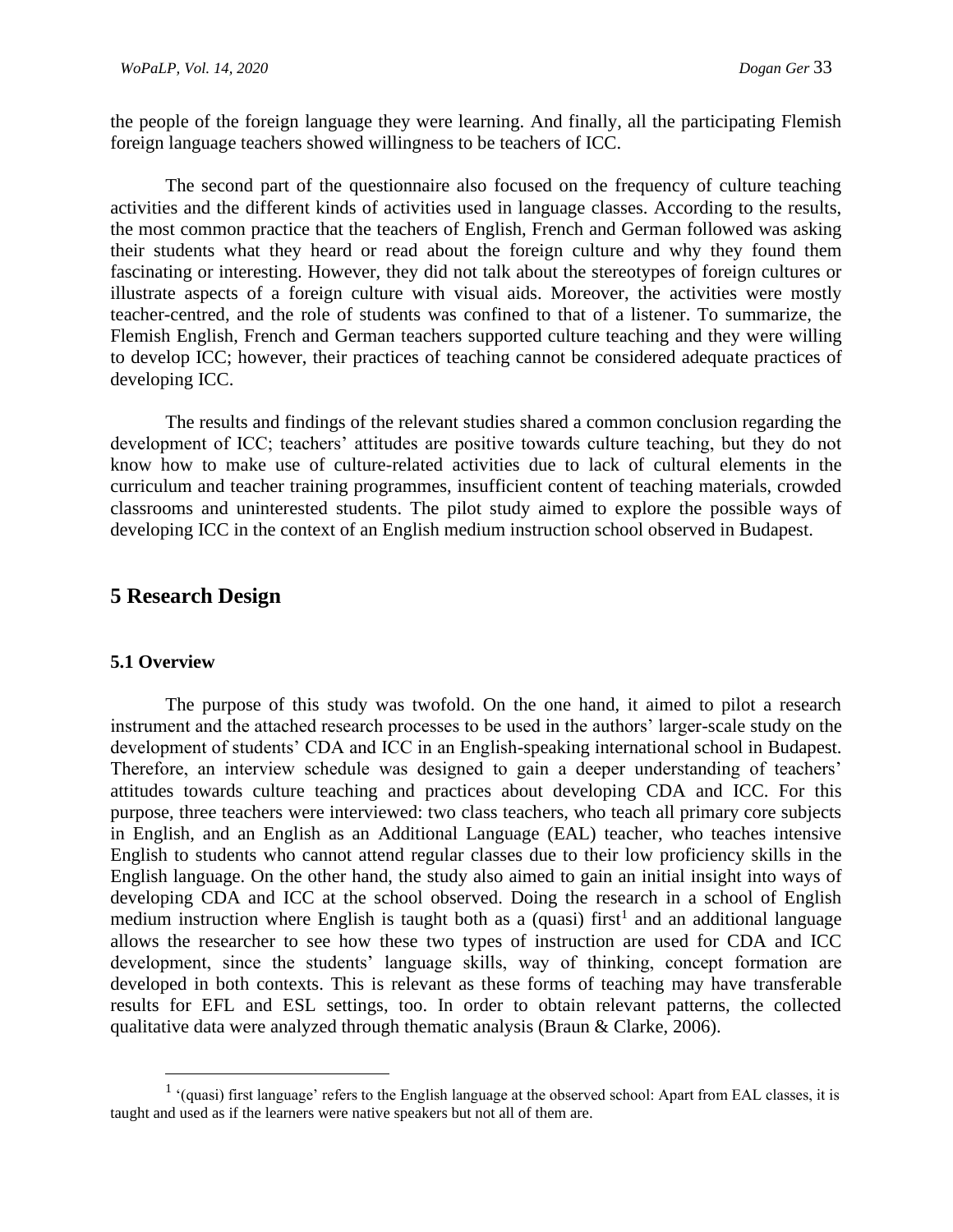## **5.2 Research Design**

The current pilot study is exploratory and descriptive following a qualitative research approach which provides thick descriptions of teachers' attitudes and practices and also allows for emerging research design during data collection and analysis in the spirit of open inquiry as advised by De Costa et al. (2019) and McDonough & McDonough (1997). To do so, a long, semi-structured, one-on-one interview study was designed to answer the following research questions:

- (1) What are the English language teachers' *attitudes* concerning the development of their students' intercultural communicative competence (ICC) and cultural diversity awareness (CDA) at the international primary school observed?
- (2) What are the English language teachers' *practices* concerning the development of their students' intercultural communicative competence (ICC) and cultural diversity awareness (CDA) at the international primary school observed?

The interview study was planned to be conducted twice with each participating teacher, once before and once after their classes were observed from February to November in 2020. The purpose of the pre-observation interview study was to explore and describe teachers' attitudes to the concept of culture, learning and teaching different cultures, including teachers' practices of culture teaching. The post-interview aimed to probe an explanation of the teachers' relevant attitudes and practices in the observed lessons. However, the research design had to be altered due to the schools' closure because of COVID-19, which caused a restriction of the teachers' availability and accessibility. Thereby, only the pre-observation interview study could be done with three participants in March and April 2020.

## **5.3 Setting and Participants**

As mentioned earlier, the current study was conducted in an international school located in Budapest, Hungary. The school offers education in the so-called 'early years', 'key stage 1' and 'key stage 2' of the British national curriculum at present. The early years which are called by the school as 'nursery and reception' include the age groups from three to five. Pupils aged six and seven belong to key stage 1 while key stage 2 includes children in the seven to eleven age range. Thus, the key stages with the year groups are as follows:

- Nursery and Reception: 3-5 years
- Key Stage 1: 6-7 years/ Year 1, Year 2
- Key Stage 2: 7-11 years/ Year 3, Year 4, Year 5, Year 6, Year 7, Year 8

Both key stages provide subject areas which are taught in English including English language, Mathematics, Science, Geography, History, Art, Music, Physical Education and Information Technology (IT). English language lessons in each key stage are taught in English as a first language. However, students who join the school with little or no experience of English are supposed to take EAL courses to help them attain the general English proficiency level in the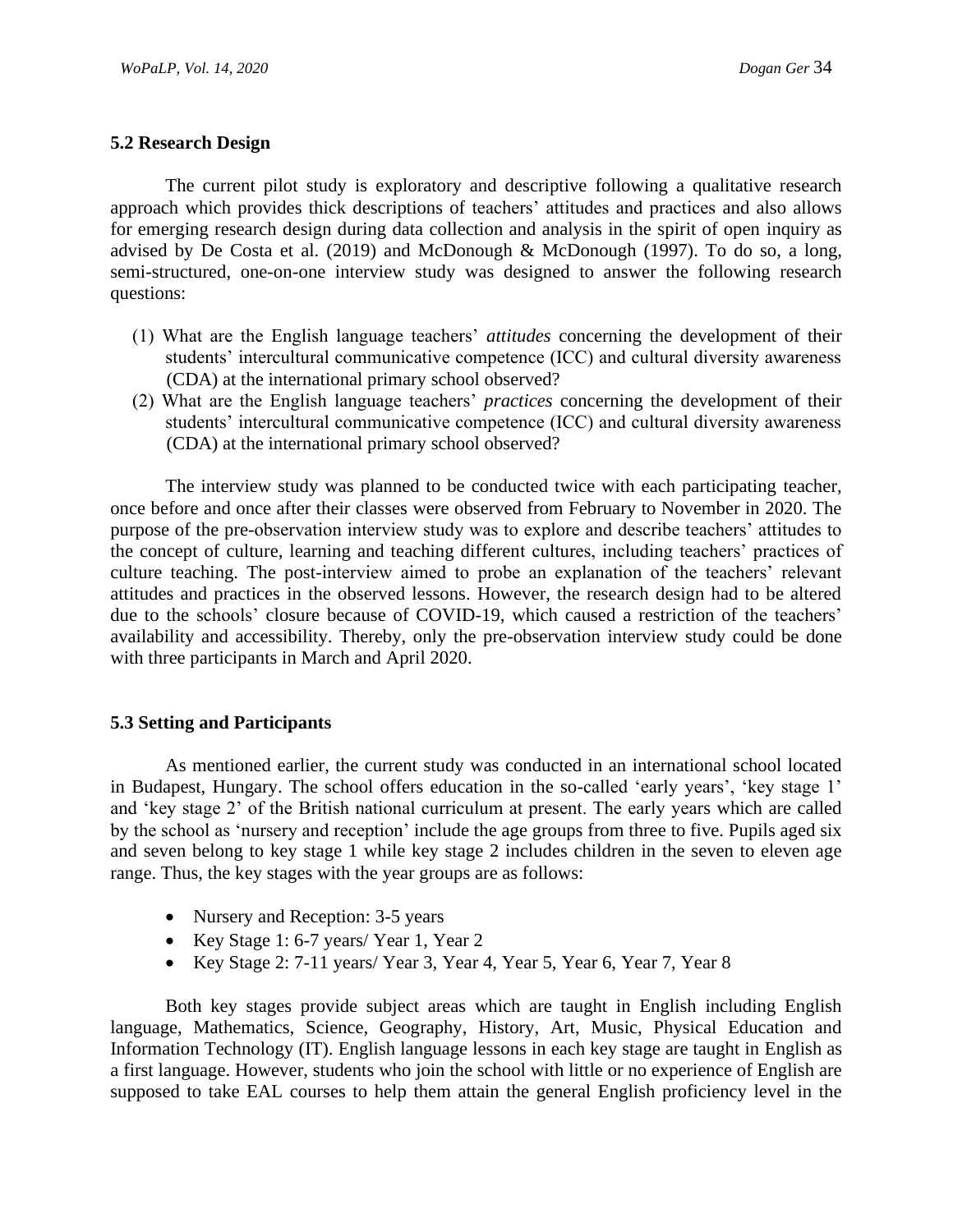areas of reading, writing, speaking, listening and understanding to enable them to access the academic curriculum. The school uses the Common European Framework of Reference for Languages (CEFR) to measure the level of EAL students with a combination of assessment methods such as a standardized test, oral interview, short reading/listening comprehension, informal discussion based on pictures/object prompts and short writing exercises in response to a topic or series of questions. Children are no longer required to take EAL lessons once they attain the level of  $A2^2$ .

The participants of the pilot study consist of an EAL teacher teaching intensive English to all age groups and two class teachers who teach primary core subjects in English, Maths and Science in key stage 1 or key stage 2. The non-probability, the purposive sampling method, was used in selecting the participants (Dörnyei, 2007). Participating teacher 1(T1), whose mother tongue is English, is bilingual in English and Danish, and has ten years of teaching experience. Participating teacher 2 (T2), who grew up and studied in an English-speaking country, is bilingual in English and Hungarian and native-like speaker of English with eleven years of teaching experience in anglophone countries around the world. Participating teacher 3 (T3) is a non-native speaker of English who has been living in Hungary for quite a long time with more than 20 years of teaching experience. All of the participating teachers either took an intercultural/multicultural course or seminar/workshop during their higher education or after they started teaching.

#### **5.4 Instrument**

A semi-structured interview was designed to explore the attitudes and practices of the participating teachers in the following areas: (i) the concept of culture (questions 1 to 7); (ii) teachers' attitudes (questions 8 to 11); and (iii) teachers' practices (questions 12 to 21) (see Appendix A).

The questions relating to the concept of culture in the interview schedule intend to elicit

- how teachers perceive culture,
- how they see the relationship between language and culture,
- how intercultural situations influence their thinking,
- how they think culture and language classes are interrelated,
- what they think about the place of culture in teaching English,
- what aspects/elements of culture they think should be part of English classes, and
- how intercultural situations can appear in their English classes.

The questions, which seek out teachers' attitudes, are to inquire about two issues: teachers' attitudes to learning different cultures and teaching culture and developing ICC. To probe their attitudes, teachers were asked about the experience they have had in learning about

 $^{2}$  A2 is defined by CEFR as the level of basic users who can understand sentences and frequently used expressions related to areas of basic personal and family information, shopping, local geography and employment. [https://www.coe.int/en/web/common-european-framework-reference-languages/table-1-cefr-3.3-common-reference](https://www.coe.int/en/web/common-european-framework-reference-languages/table-1-cefr-3.3-common-reference-levels-global-scale)[levels-global-scale](https://www.coe.int/en/web/common-european-framework-reference-languages/table-1-cefr-3.3-common-reference-levels-global-scale)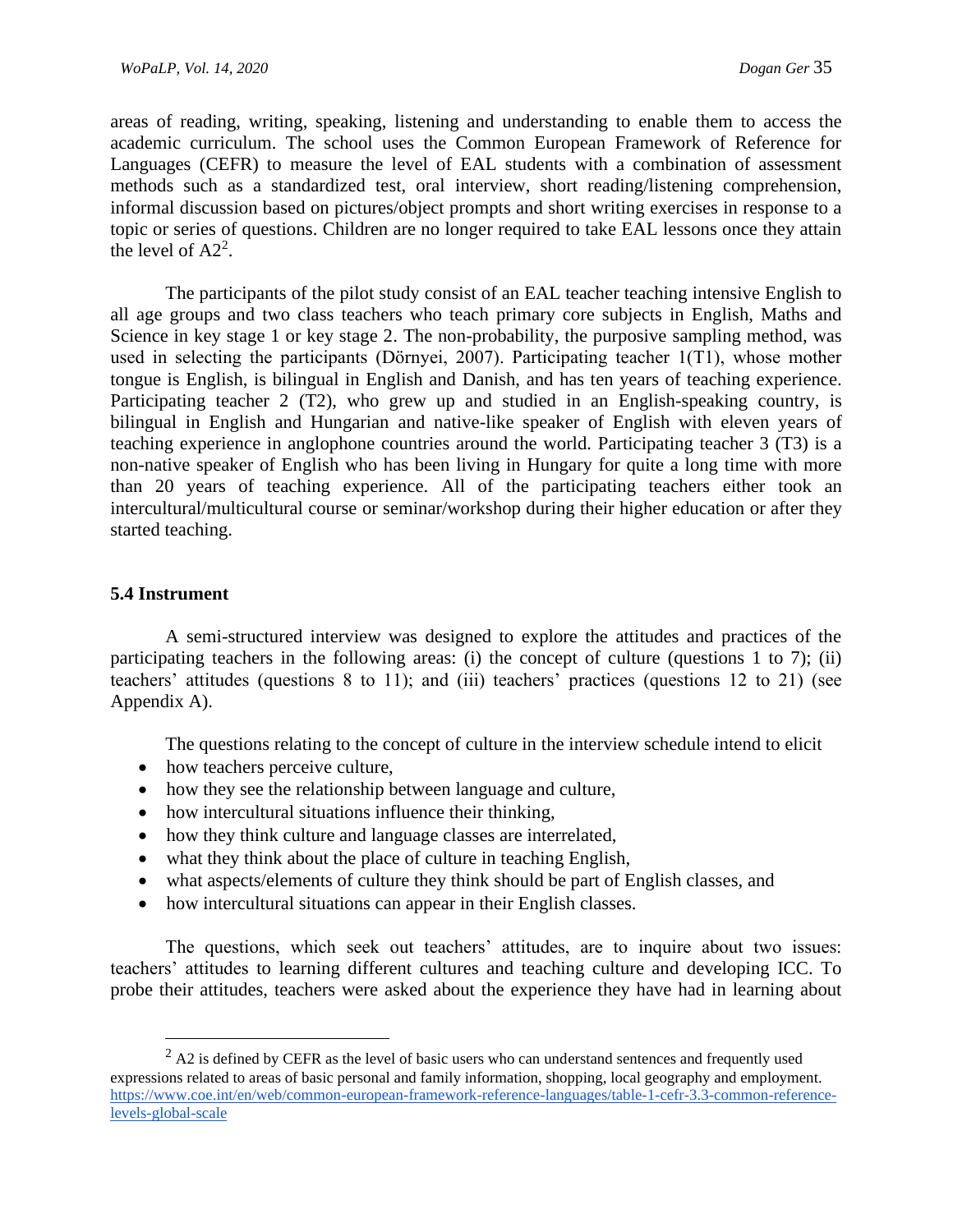different cultures, different ways of learning cultures they prefer, learning new things about different cultures they like and cultural misunderstandings they have experienced.

The last section of the schedule investigates teachers' practices about the development of CDA and ICC in their teaching English. The participating teachers were asked to share their views about:

- the ways of helping students with learning different cultures,
- using the opportunity of having a multicultural class in developing CDA and ICC,
- the effects of curriculum and syllabus on teaching culture,
- the ways of teaching culture that they find effective,
- difficulties of culture teaching,
- cultural elements and aspects they like to teach.

The interview schedule (see Appendix A) has also got demographic questions eliciting the teachers' level of education, years of teaching experience, and intercultural or multicultural course, workshop or teacher training program that teachers have taken during or after their higher education.

#### **5.5 Procedure in Designing the Interview Schedule**

The interview schedule was established based on three main constructs: the concept of culture, teachers' attitudes, and teachers' practices. The first step of designing the instrument was creating the relevant questions together with probes and as many follow-up questions as possible for each construct. After that, similar or overlapping questions were merged and grouped while some questions, which were found judgmental, were changed into non-judgmental ones or were deleted. Questions that seemed to be didactic, ambiguous or loaded were eliminated, instead, questions were intended to be simple, natural and direct as advised by Dörnyei (2007). Throughout the creation and validation process expert researchers' help was sought to refine the questions. However, even after making all those changes, the first pilot interview showed that there were still a few questions the interviewees barely understood. For instance, question 3, *"What is the relevance of interculturality to you?"* was not clearly understood by two of the three respondents. So, a clarification was added to the question. (*"in other words, how do intercultural situations influence your thinking?"*) Similarly, question 4, *"What do you think is the place of culture in teaching English?"* was not clear enough for the participants, so adding *"How do you think culture should appear in teaching English?"* helped understanding. Moreover, questions 5, 6 and 7 were asked as one question but they were not all given equal attention in the answers. Therefore, that question was divided into three to elicit proper and rich responses for each. Question 13, *"How do you think the following things can be developed in the students in the process of teaching English?"* was asked to investigate practices of the participating teachers. However, the teachers did not mention their practices, instead, they talked about their opinions. So, in order to obtain what they do in their English classes to explore the relevant practices, the question *"How do you think you are developing the following things?"* was added. After the first interview, the researcher was able to determine which questions needed additional probing to elicit elaboration on certain topics in the second and third interviews.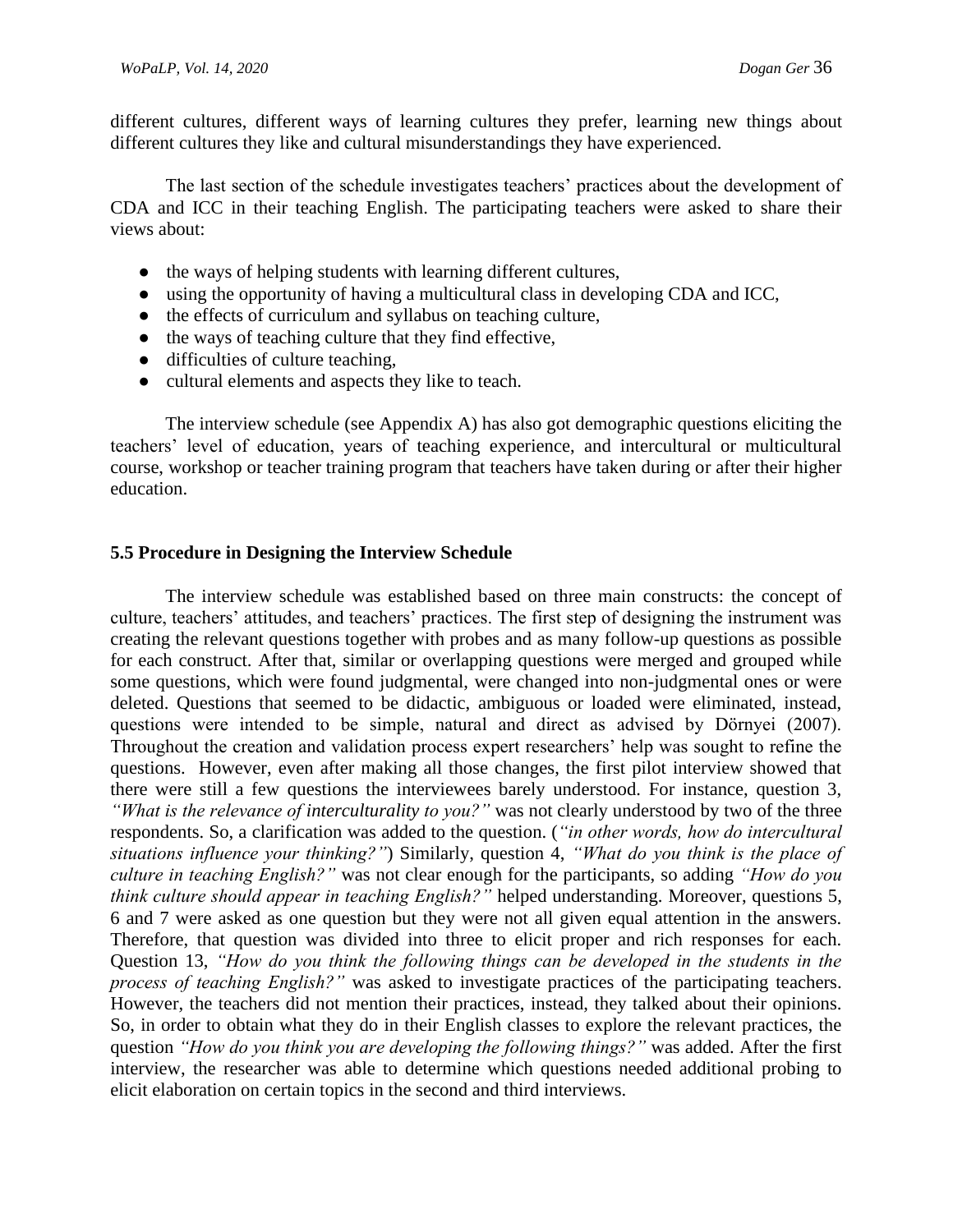### **5.6 Data Collection and Analysis**

The piloting of the interview was conducted with three participating teachers working at the observed school. Two teachers were interviewed face to face; however, one teacher was interviewed online after schools shut down due to COVID-19. The participants were asked openended questions, including probes and follow up questions which allow the interviewee "to elaborate on the issues raised in an exploratory manner" and "to increase the richness and depth of the responses" (Dörnyei, 2007, pp.136-138). The average length of the conducted interviews was about 40-45 minutes, and the audio of each interview was recorded with the participants' consent. The audio recorded data was transcribed verbatim through YouTube's speech-to-text feature and transcriptions were checked by the researcher twice by listening to the audios.

A thematic analysis based on the research questions was followed by generating initial codes, then searching, reviewing, defining and naming themes and sub-themes from the answers given by the participating teachers (Braun & Clarke, 2006). The teachers' age and gender were not taken into consideration in the data analysis. The thematic analysis was carried out with the following themes and sub-themes as the initial categories:

(1) Main theme: The concept of culture;

Sub-themes:

- a) Big C (food, celebrations, holidays, literature etc.)
- b) Little C (communication styles, verbal/non-verbal language symbols, values, beliefs, religion etc.)
- (2) Main theme: Teacher's attitudes; Sub-themes:
	- a) Teachers' attitudes towards learning different cultures
	- b) Teachers' attitudes towards teaching culture and developing ICC
- (3) Main theme: Teachers' practices

In addition to the themes and subthemes highlighted above, teachers' cultural identity and cultural diversity awareness were taken into consideration in the data analysis since all of the interviewees mentioned these two points.

## **5.7 Quality Control in the Study**

To establish the internal validity of the study, the researcher's supervisor and four fellow researchers were invited to make their professional comments on the interview schedule. Some recommendations were given about wording issues, clarity of the items and technical problems (formatting, grouping, numbering and ordering of the questions etc.). Based on feedback, new questions were added, and some questions were changed or deleted. Obtaining the respondents' feedback on the transcribed documents was the strategy to ensure instrument validity through member checking. Therefore, after transcribing the audio recording data and checking the texts meticulously, the transcribed documents were sent out to the participants to check if they match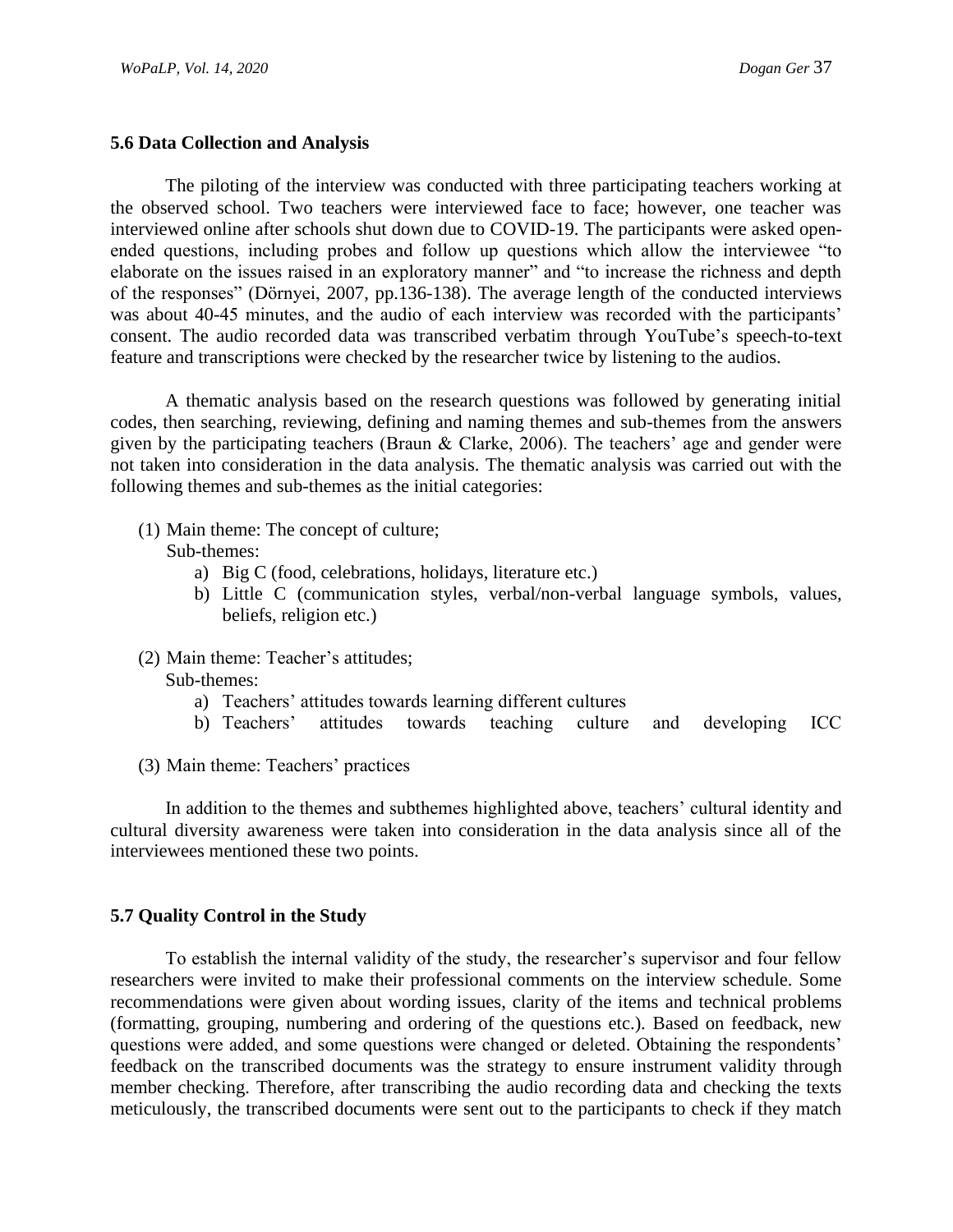with what they had said. The participating teachers verified the transcriptions and corrected some words that the mentioned converter program and the researcher could not transcribe accurately due to imperfections in the audio recording or unstable internet connection. One of the participants even added some more words to some answers to clarify what she wanted to say.

Prolonged engagement which refers to spending sufficient and adequate time in the field to understand the phenomenon and build a good relationship with participants assures credibility of the study as stated by Lincoln & Guba (1985). The researcher's current position (working as a class teacher) at the observed school allowed her to have prolonged engagement by observing the classes and teachers and asking the teachers for clarification about their responses to the interview questions. Additionally, long and in-depth interviews (40-45 minutes), including probes and follow up questions were conducted to explore teachers' attitudes and practices in the development of CDA and ICC.

Thick descriptions taken and recorded during and after the interviews, which describe the details of the field experiences, ensure the external validity of the study and applicability of transferability. The credibility of the study was established with a co-coder, who is a PhD student working on an intercultural study, who coded the data of one of the transcribed interviews separately. In the portion of the recorded material 5% of differences occurred, and new/different categories that the co-coder suggested were adopted. The rationale of the choice relies on her recent experience in coding qualitative data. An audit trail, which provides a detailed account of the steps taken for data collection and analysis, including the development of the coding system was set up to eliminate validity threats and generate confirmability as advised by Dörnyei (2007).

# **6 Outcomes**

The following sections discuss the outcomes of the piloting process and the teachers' attitudes towards culture teaching and practices of the development of CDA and ICC. First the outcomes of the piloting process will be discussed and then the content outcomes.

## **6.1 Results of the Piloting of the Interview Schedule**

Piloting the research instrument revealed that there were minor wording and technical issues which needed to be improved to gain a fuller understanding of teachers' attitudes towards culture teaching and practices of the development of CDA and ICC. However, the responses of the participating teachers display that the interview schedule produces consistent findings for the main study to be conducted with the now finalized instrument.

The pilot study, on the one hand, assisted the researcher to gain experience in conducting in-depth interviews and obtain skills in interviewing such as building a rapport with the interviewees. According to Dörnyei (2007) interviewing is not solely asking questions and getting answers. Instead, it is a social exchange which is helpful in dealing with sensitive topics and eliciting the answers more honestly. On the other hand, each interview showed that it was difficult to determine how the participating teachers were going to answer the questions.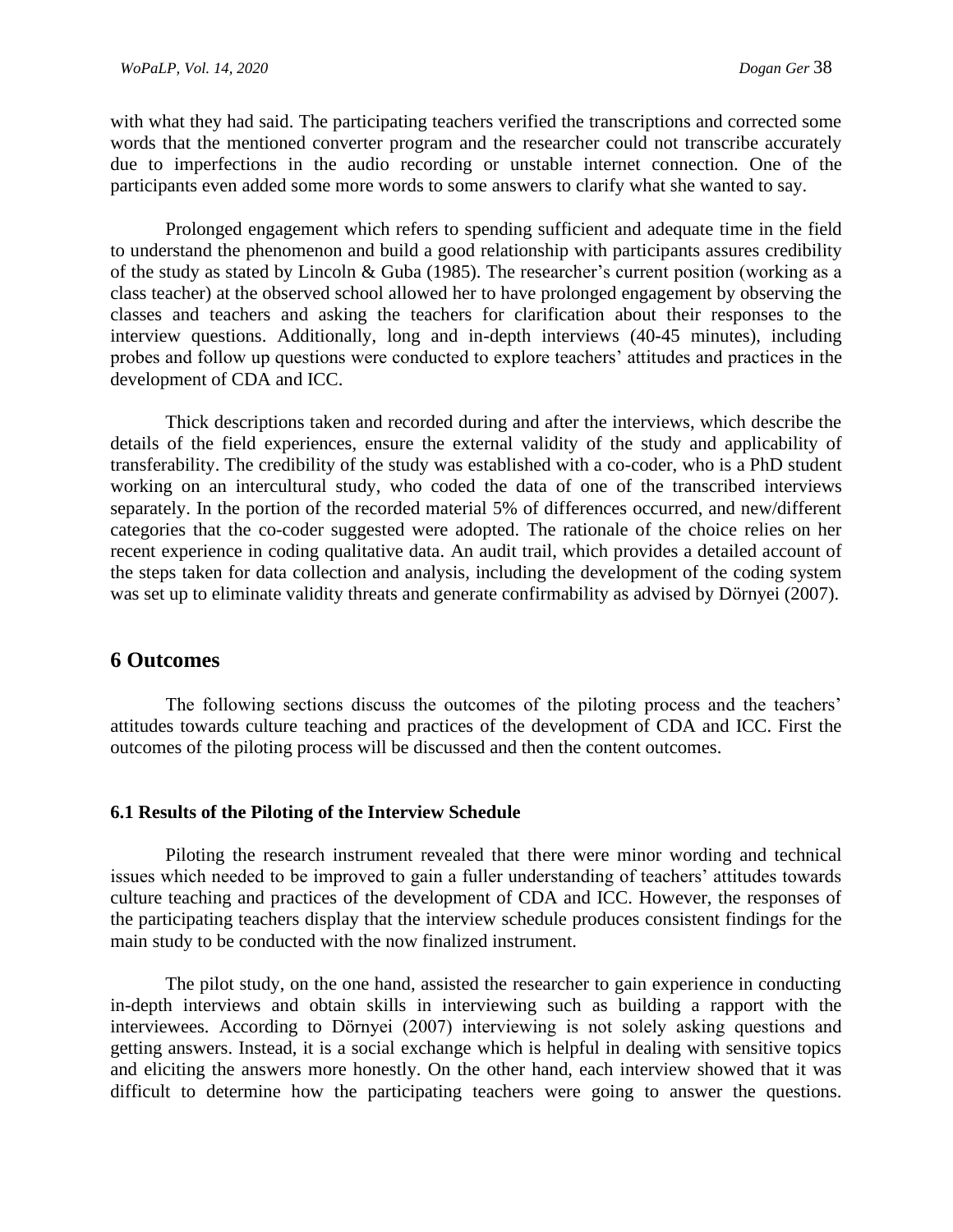Therefore, the skills for further probing in particular areas (for instance, what cultural-oriented practices teachers precisely do in their English programs) were gained which would undoubtedly be beneficial for the main study.

In the process of transcribing data, the participants were asked to confirm the transcriptions if they were the same as what they had said. Allowing the participating teachers to correct or explain some words or phrases which were not understood clearly or captured by the transcription program was a big contribution to the interpretation of the responses. Therefore, the teachers, in advance, could be informed that they would be asked to clarify their words (if they are not clear enough) after the interview. Additionally, the quotations, which are used in the outcomes section, reflect the way that they were uttered with grammar mistakes and show the interviewees' spontaneity and reflections while they were talking. The participants could also be asked to correct some parts of their sentences which would be quoted later in the main study.

The field notes taken during the interview studies (besides the recorded data) showed how helpful they were in establishing the categories for coding, so thick field notes considering to create themes and sub-themes for coding can definitely be used in the researcher's larger-scale study.

Co-coding process was one of the important parts of the pilot study to provide valid and reliable outcomes. Therefore, selecting a PhD student who works in the same field and has experience in coding facilitated re-organizing themes and subthemes of the data. However, a fellow researcher who studies in a different field (than cultural studies) should be also involved to be able to see how a different perspective can benefit presenting and interpreting the data in the main study.

# **6.2 Outcomes of Teachers' Attitudes**

#### 6.2.1 The Teachers' Concept of Culture

The first research question aimed to investigate language teachers' attitudes concerning the development of their students' ICC and CDA. Therefore, the first seven questions of the interview were designed to elicit how teachers perceive the concept of culture in general and how they see the relationship between culture and language.

When teachers were asked about the meaning of culture, they mostly talked about 'big C' culture, including subjects like literature, geography, and arts as opposed to 'little C' culture which contains less visible elements such as values, beliefs, attitudes, communications styles, perceptions etc. (Peck at al., 2007). However, the common features of how culture was perceived by the participating teachers were mostly about the elements of little C culture. The possible reason for talking about the components of little C culture might be the teachers' extensive experience of teaching in intercultural and multicultural environments. Some of the responses to the concept of culture also include awareness of the teachers' own cultural identity as in these extracts: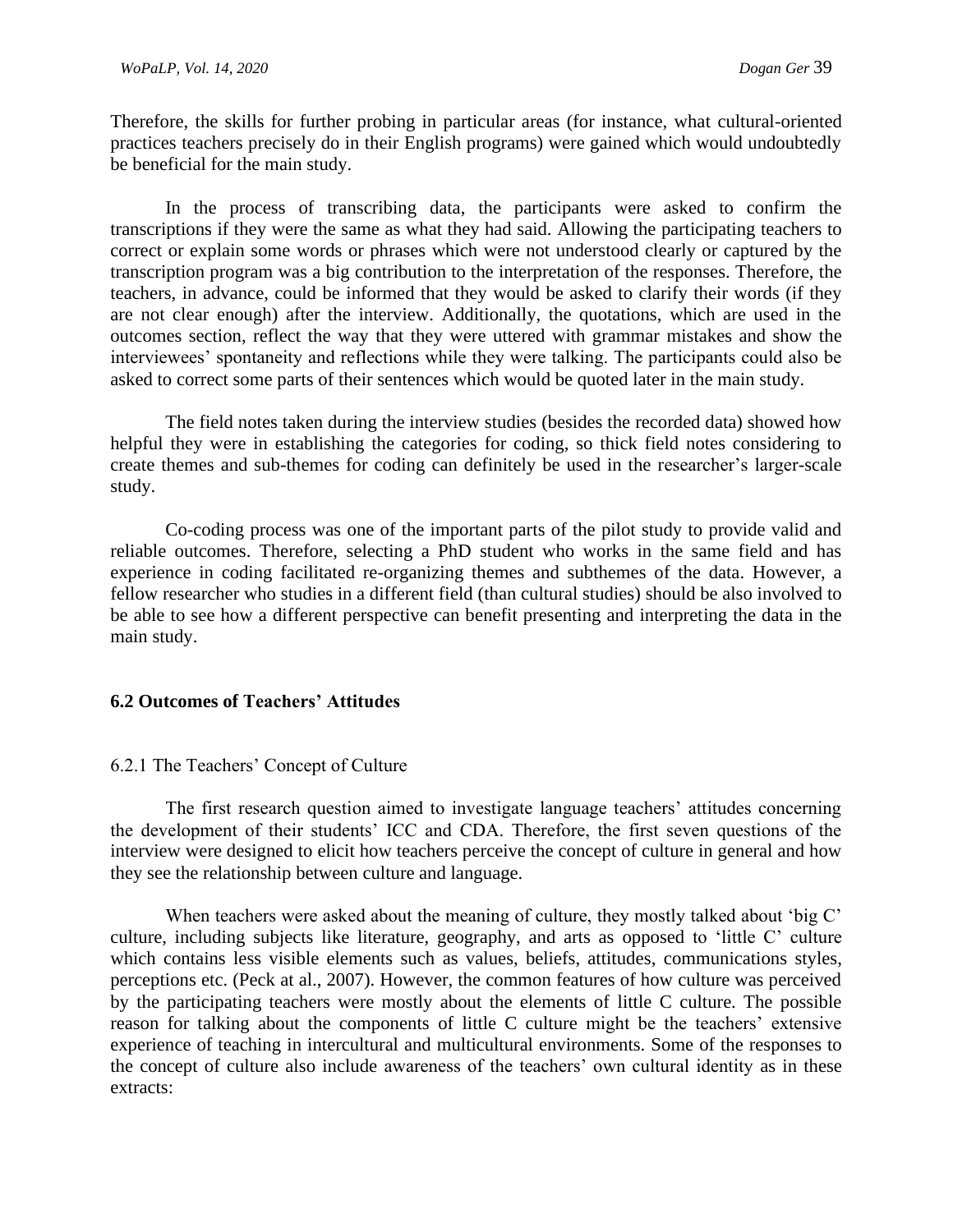I guess culture to me is something that comes from your environment, but also your home life. You know, I grew up in a family where my parents are Hungarian, but we didn't live in Hungary a lot, but my culture was evident in different things that I did. You know, I take my shoes off before I walk into someone's house. (T2)

Culture is a definition of something that is hard to define actually, but it's something that can be created between humans and it can be related to both traditional or new ideas or concepts that a group of people connect around. For me, personally, culture is something that's ingrained in me from growing up in Denmark, the Danish culture is strong within me which is a set of values. (T1)

Culture is the set of instruments based on the experience of a certain group of people either it is people who live in this country or people who belong to a certain field or set of values of… and instruments of the group of people. (T3)

However, they also touched upon the elements of big C culture, mostly about language, geography, celebrations, traditions and food.

When the teachers were asked about the relationship between language and culture, two of them said that they were interrelated; in contrast, one found it unrelated. The two of them said:

For example in Denmark or Scandinavia, we are a group of closely mixed people who understand the same language although we are different nationalities and different cultures, we do differ but over the overarching language we do share, so I think there is a relationship between language and culture that makes people connect depending on where in the world they are of your geography. (T1)

I think there's a substantial difference, especially if you look at sort of the English language. I think the English language has no real culture, so many people speak it and there are so many variety (sic!) of varied ways of speaking the English language that I feel it's almost lost. (T2)

The latter claims that so many people use English as an international language for multinational functions without its culture, so it has lost its value. She supported her idea as follows:

It is a very varied language and it could be spoken very nicely and very cultured but I think because of either its multinational function or because of its I don't know um...because it's the language that everyone picks up I think it's lost some of its value. (T2)

Alptekin (2002) stated that much of the world uses English as lingua franca as a result of different purposes in the context of native speaker and non-native speaker interactions which is not recognized. He also questioned how British politeness or American informality can be relevant to the Japanese and Turks in business, or Anglo-American eye contact or social distance in conversation to Finish or Italian academicians in a professional meeting. Therefore, it can be said that the English language does not lose its culture when so many people speak it, but it is used with its culture depending on how relevant it is to its users.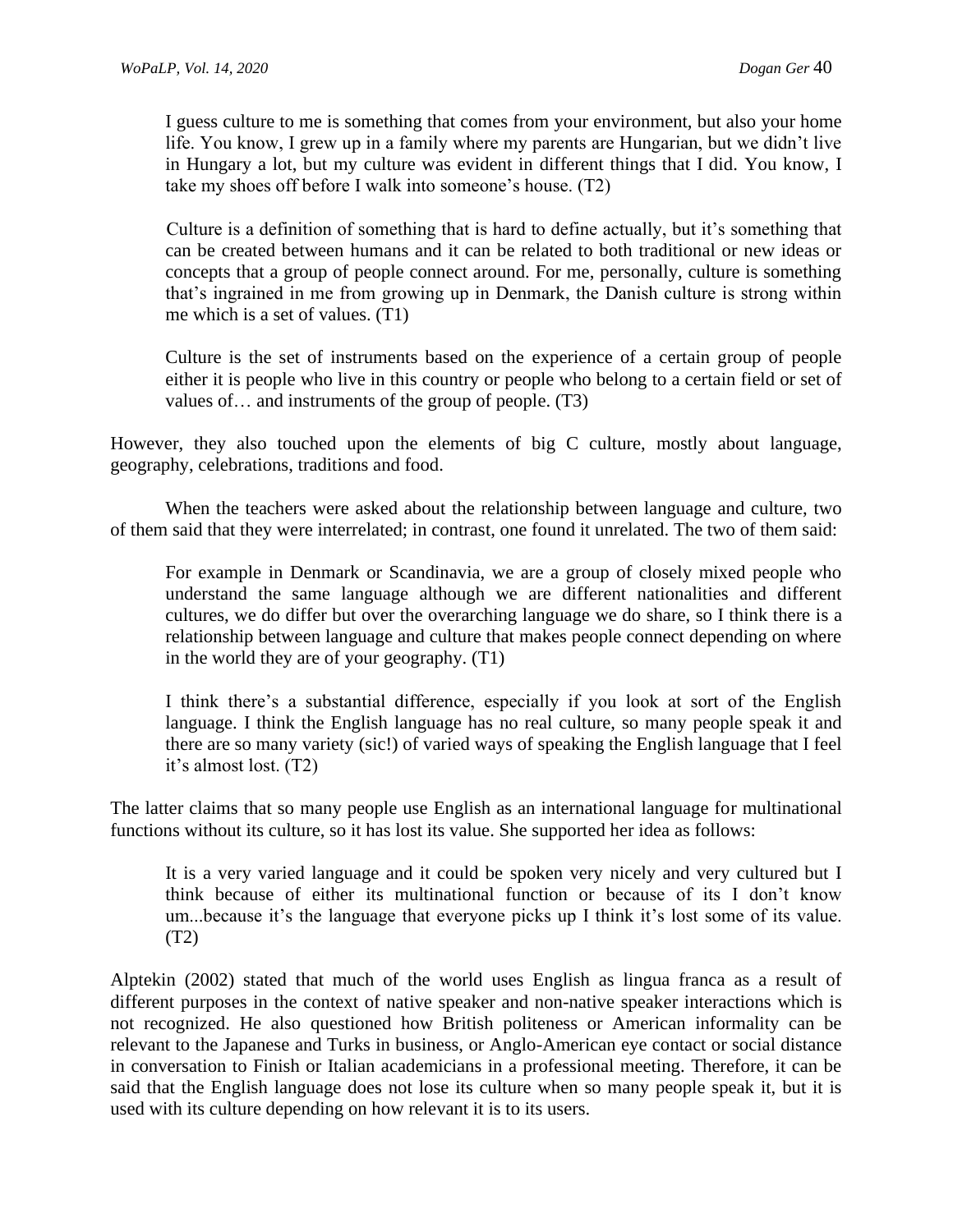The views of the participants with respect to the place of culture in English classes were varied. In their responses, the teachers highlighted that other cultures have value to be taught although it is hard to bring it into teaching. Moreover, to probe culture teaching, the interviewees were asked about what elements or aspects of culture should be taught in English classes. There was no consensus in the teachers' answers about explicit examples of the elements and aspects of culture, which might have resulted from the lack of clarity in the question. The tendency of the teachers' responses was more about why and under what conditions cultural elements and aspects should take place in their English classes. Their responses are as follows:

I do think it's important to drag in and use other cultures as well, sidelined in with English because as cultures they are different and if you look from another perspective than English, you can gain good knowledge from other cultures even in an English class by researching other cultures. (T1)

I think that world knowledge is one of the important things that we can impart on our kids...You know, different modal verbs and to go through all of this, but if they have nothing to connect it to then I think it's almost lost on them...There are different aspects to people not just because of their personality, but also because of their culture, so exposing children to that is something that can improve not just their learning in school,...but more preparing them for life. (T2)

You know, it depends, I mean it depends on the age, it depends on the level of the group, it depends on the...I mean, the entry-level, so it depends on the readiness of the group… (T3)

According to the interviewees, different cultures and elements/aspects of cultures should be taught to gain knowledge from other cultures linking with real life, but it depends on readiness, level and age of the group they teach.

Finally, the participating teachers were asked about the relevancy of interculturality to them and how intercultural situations appear in their English classes to gain insight into their perception of culture. The common response was that working in an international school with a lot of international students exposed them to other cultures, so they understand and learn about different cultures through their students. This might be connected with the attitudes of "being open to, curious about and willing to learn from and about people who have different cultural orientations and perspectives from one's own" (Barrett et al., 2014, p.19). This might happen naturally, as it was indicated in the answers, in the context of a multicultural environment if a teacher is open to learn and understand different cultures. Some related responses are as follows:

Well, working in a school with a lot of different international students, it's very important to me to understand the different cultures, the different personalities, and the different histories they come with. I think it's important to know that when you work with different cultures, it's important to know a little bit about them that you can understand where they come from....have knowledge of their values, so that you can optimize both your teaching, but also your social interactions and your overall working and being around other cultures. (T1)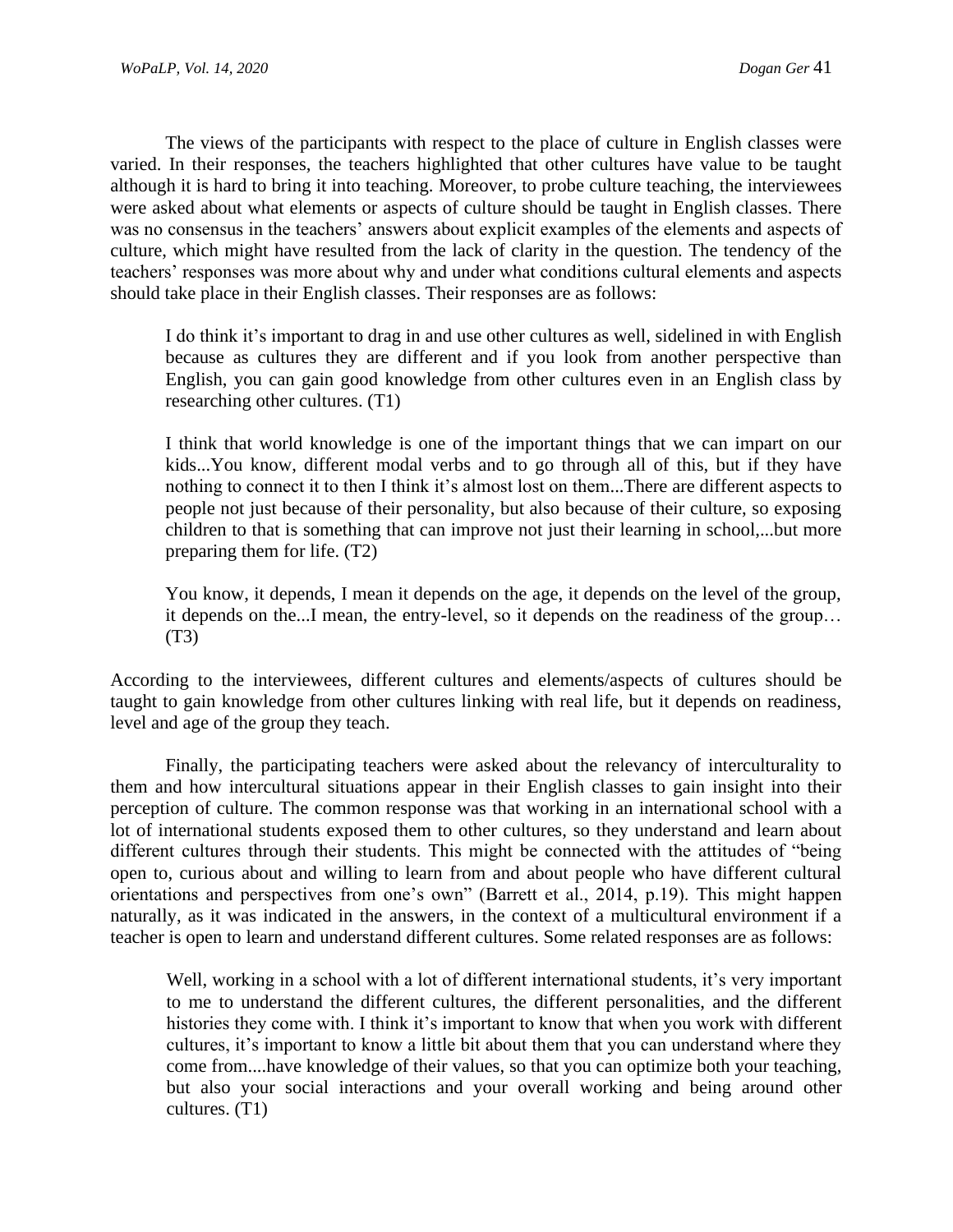I think we're in a very unique situation of having all these wonderful cultures in one place and you know, all these students and parents bring their sort of positive things to the school... I think there could be a great deal that could be learned because we're so international. You know, some of these kids come from countries that I don't even really know where to place like-I know around about where they are- but I haven't even heard the name, so there could be extensive things that could be learned. (T2)

...when people from different cultures just came here it became a multicultural place, so I am the carrier of my own culture. I am in another country which has another country's culture and has been exposed to a multicultural environment. (T3)

These responses indicate that the teachers were highly aware that intercultural situations naturally occur in their classes as a consequence of being and working in a multicultural setting. Moreover, they found the relevancy of interculturality unique and important to learn and understand many different countries and cultures in one place so that they could develop their teaching and communication skills with other people from different cultures.

6.2.2 The Teachers' Attitudes Towards Teaching Culture and Developing Intercultural Communicative Competence

The second part of the interview schedule examined the teachers' attitudes regarding the development of their students' CDA and ICC. The responses of the participating teachers to the questions in the second part were categorized as teachers' attitudes towards learning about different cultures and teachers' attitudes towards teaching culture and developing their students' CDA and ICC.

#### 6.2.2.1 The Teachers' Attitudes Towards Learning About Different Cultures

The outcomes of the pilot study revealed that all participating teachers have positive attitudes to cultural diversity and learning about cultures. The teachers showed openness and willingness to learn about people from different cultural orientations with readiness to see other cultures without judgement in their responses:

In my role as an educator, I have found that being patient and listening and open, being open-minded to people from all over the world is the best thing that you could do if you want to learn about other cultures. (T1)

I think it opens your mind, so the reason I've been able to work in the positions that I've worked in is because I have been in so many different cultures and I understand that not everyone will think like me... (T2)

...in a multicultural environment, people have to be sensitive, they have to be curious about it, they have to be tolerant, they have to be open-minded, I believe. So, this is a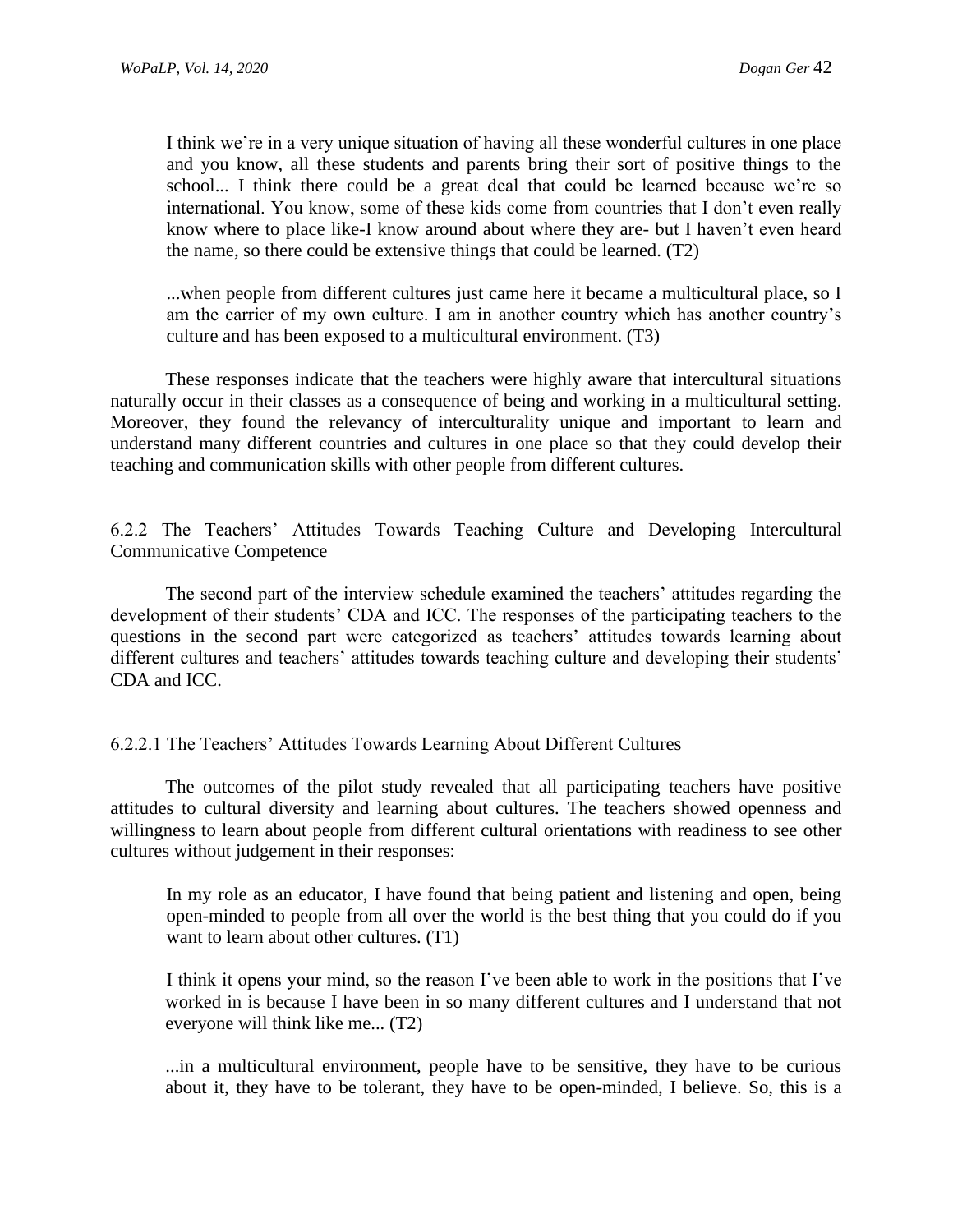very, very rewarding issue because, as I said before, as I mentioned, so, if you go through that then you get rid of phobias, of different complexes… (T3)

They all stated that they need to have knowledge of their students' cultures to be able to optimize their teaching and social interactions. However, the way of learning cultures differs from each other depending on their needs and personal preferences. The following answers display the differences:

I do like (to learn) from people directly from that culture. (T1)

I travel a lot...I think travelling is great as a holiday, but I don't think you really immerse yourself in a culture, you can see glimpses of it... so, living in places has given me a great understanding of some cultures. (T2)

I am in another country which has another culture and been exposed to a multicultural environment, so I had a lot of challenges but it was interesting for me...I even addressed this issue specifically because I studied professor Hofstede and it was a part of my work as well. (T3)

The first quotation emphasizes learning from people, the second emphasizes learning by living in places, and the third emphasizes learning by studying. Therefore, the teachers' responses show that learning about cultures is varied based on their interests.

In order to obtain an even deeper understanding of the teachers' attitudes, they were asked about any intercultural misunderstanding they have had. One of the teachers stated that she was misunderstood by her classmate and teacher when she described her friend as "black"; however, she, herself, was not offended in a way of being described as white. She recalls:

...we were doing a description about students and I had said that the girl in question that her skin tone was black, and this raised a huge problem in the classroom that I wasn't at that time aware of... I've been more aware of it since. (T2)

She said that she had not understood what the problem was because she was not aware of the issue back then. This underlines the importance of being aware of the culture and cultural aspects – for this example, taboos – in the contexts that people live in so as not to be misunderstood by others.

Another intercultural misunderstanding that one of the participating teachers had was about religion. The teacher did not say what exactly happened, but he said that he had had experiences where he had to show respect. His reaction to the mentioned incident can be an indicator that respect and respectful behaviour were considered to be important by the respondent.

The response of T3 to the question about intercultural misunderstanding was an issue which was caused by the lack of her local language knowledge. However, all the abovementioned intercultural misunderstandings raised the respondents' cultural awareness and understanding of the cultural differences.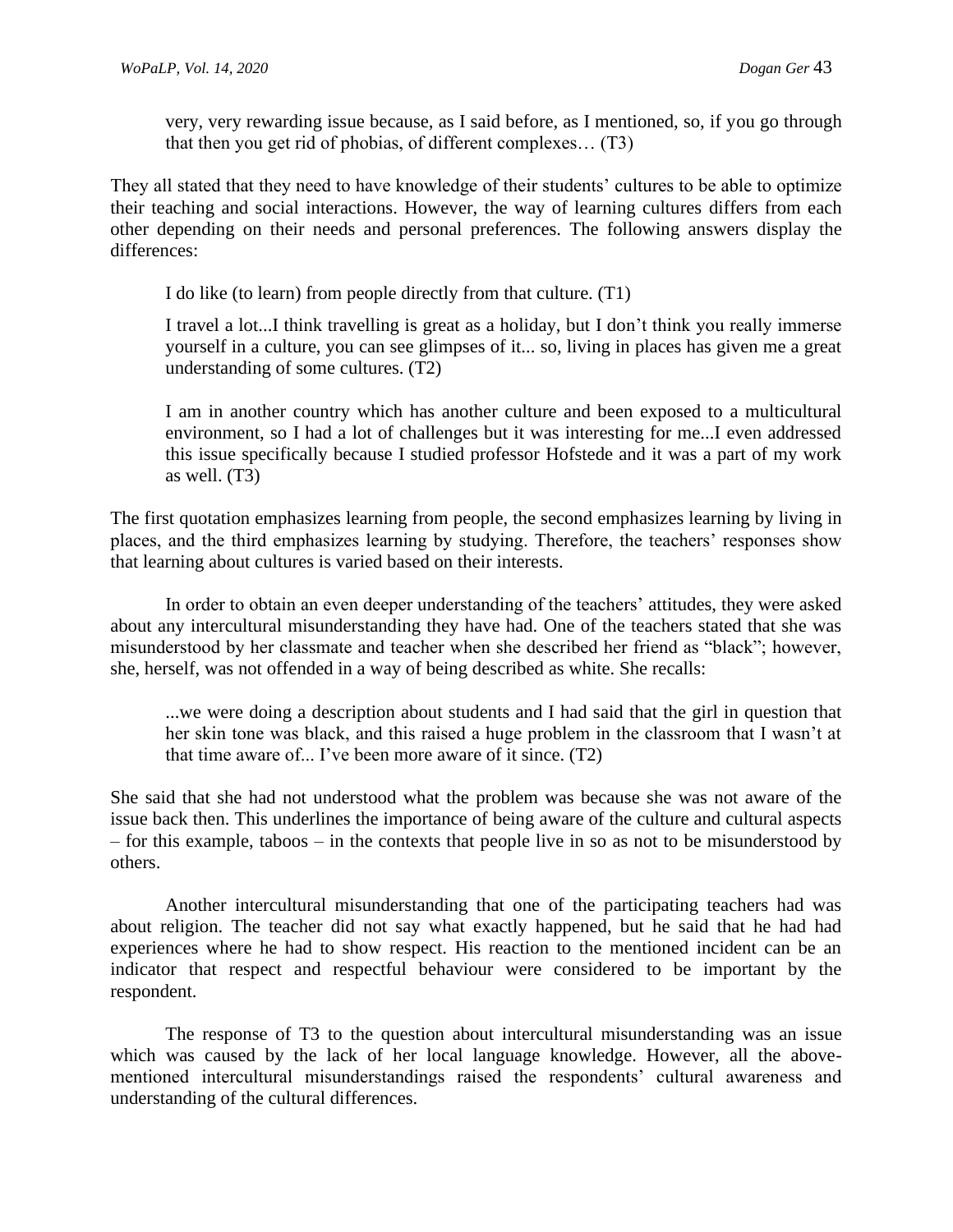#### 6.2.2.2 The Teachers' Attitudes Towards Teaching Cultures

In their responses, the participating teachers showed an agreement on the challenges of bringing culture into their lessons although they all believed that not only English culture but several different cultures should be taught in English classes. However, the reasons for finding culture teaching difficult are distinctly different from the reasons for omitting culture teaching in the relevant studies (e.g., Eken, 2015; Larzén‐Östermark, 2008; Sercu, 2002). In the mentioned studies, the participants listed the reasons as lack of cultural elements in the curriculum and teaching materials, teacher training programs without intercultural/multicultural education, crowded classrooms and unmotivated students etc. The teachers in the current pilot study expressed their opinions about the difficulties in teaching cultures as follows:

...you know I haven't been everywhere; I haven't lived everywhere and I'm certainly not of every culture. I only have my own experiences to go on, so teaching someone about Indian culture is very difficult. It's very difficult for me to say that they use these spices in these foods and they celebrate things like this because for me it's only secondhand that I know this information...so it's a very difficult thing to do. (T2)

Byram et al. (2002) affirm that "a teacher does not have to know everything about the target culture" since teaching culture is not "the transmission of information of a foreign country" (p.10). What teachers need is to provide their students with some factual information about the lifestyles of cultures and encourage them to compare and analyze the target cultures with their own.

T1 mentioned the level of students' English proficiency when he was asked about the difficulties of teaching culture in his English classes. He said the following:

I have experienced fairly few problems, the main being the level and ability of English...that is super important that they need to have that base of English understanding, so that they can at least understand what I'm telling them, so I think that would be the most difficult obstacle in general. (T1)

Reid (2015) listed some techniques for culture teaching in foreign language teaching. Some of them were designed for young learners such as Total Physical Response (TPR), which is suitable for non-verbal communication, including songs, stories, grammar structures to act out different gestures in different cultures. So, it might be concluded that teachers need to be trained about what techniques can be applied with different ages and levels of English groups.

Another reason why culture teaching was found difficult, as stated by T1, is the hesitation to talk about cultures due to the related stereotypes: "...There are these stereotypes that you want to say but not step on any toes" (T2). In relation to the teacher's hesitation about talking about stereotypes, Barrett et al. (2014) maintain that the components of intercultural competence, knowledge and understanding contribute to "awareness and understanding of one's own and other people's assumptions, preconceptions, stereotypes, prejudices, and overt and covert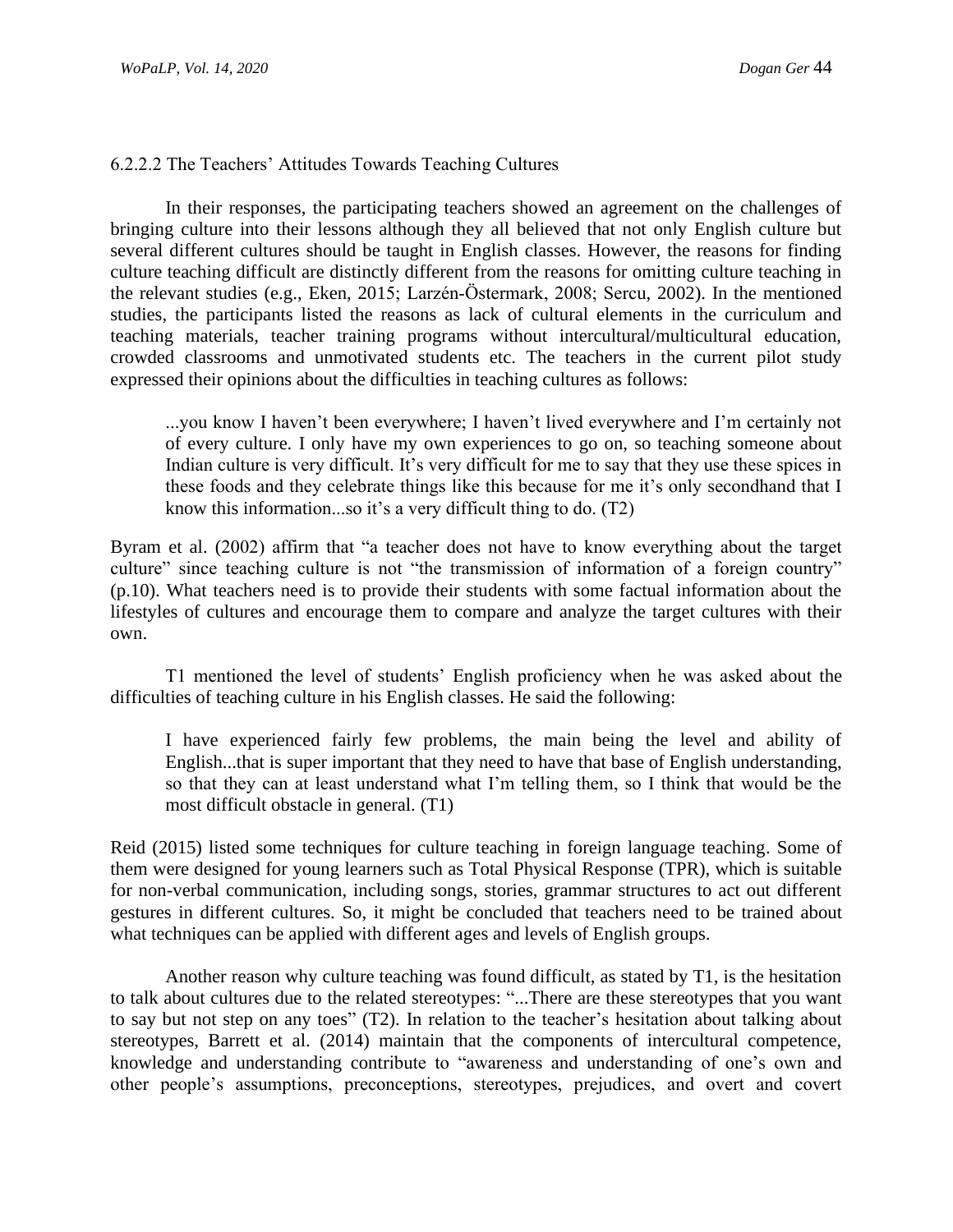discrimination" (p.19). Therefore, teaching the components of intercultural competence would definitely be helpful in understanding the stereotypes.

All participants claimed that the curriculum they follow allowed them to do culturerelated activities and they had a free hand to use any materials compatible with the curriculum. Regarding the curriculum, one of the teachers said the following:

I think that there is an opportunity here to have a fantastic curriculum, very diverse, giving these kids some hands-on knowledge and some real-world knowledge ... There's a bigger and bigger focus on celebrating or making students aware of those holidays or things.

The results of the relevant empirical studies in section 4 highlight that the lack of cultural elements in the curriculum and teaching materials was one of the reasons why the language teachers feel they are limited in culture teaching in their English classes. However, as it was indicated by all the participants in the current study, the curriculum they follow allows them to practice culture. So, how and what the participating teachers teach concerning cultures by following the curriculum, which gives a free hand for the teachers, will be explained in the following sections.

#### **6.3 Teachers' Practices of Teaching Culture and Developing CDA and ICC**

The second research question aimed to explore the teachers' practices about teaching culture and developing students' CDA and ICC. For this reason, the questions in the last section of the interview schedule were designed to explore the teachers' personal experience in teaching culture, their views on teaching attitudes which contribute to students' CDA and ICC, the ways they teach culture and develop the students' ICC , as well as the cultural elements and aspects they enjoy teaching in their English classes.

The first question was about how the teachers use their personal culture learning experience in their practice of teaching English. All three participating teachers said that they used their personal experience to link the lesson to real life with the aim of raising students' attention to the topic, to be equipped for better teaching and not to provide so-called superficial knowledge to the students. Their answers are below:

I have personal experiences that I can add in there. I think that grasps the students' attention, so I think it's a really great teaching strategy to have the kids involved if they have a real-life representation of what they're learning, they're much more inclined to remember it or to pay attention or to want to learn about it especially if the facts interesting, so I think it assists in that way. (T2)

... once you gain experience in different cultures you learn and understand how they operate and how some are more sensitive in certain areas than others, so that when you're teaching you are able to on the spot be able to if there's a child that's Muslim or Christian or Jewish that you navigate through sensitive areas. (T1)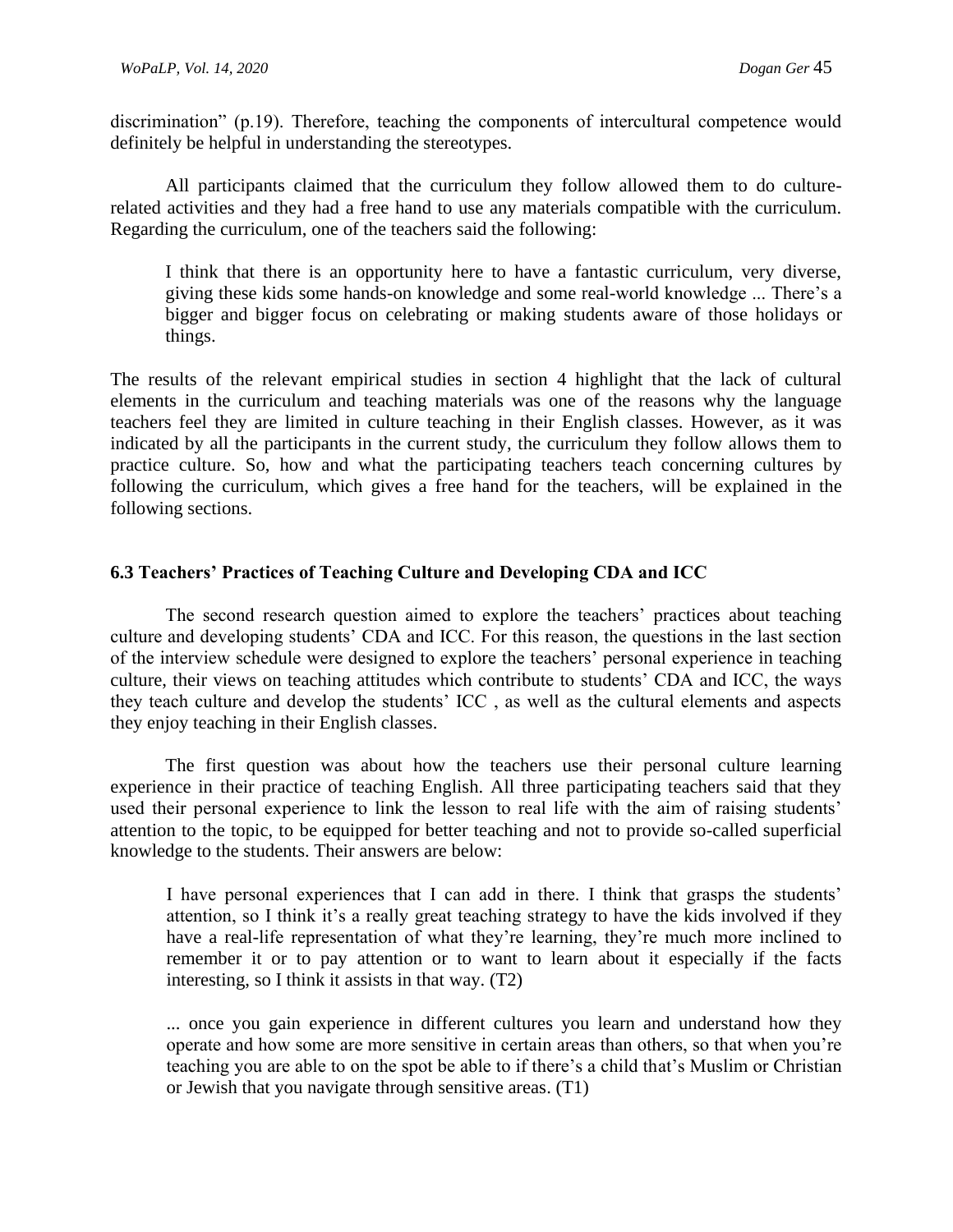I went to London and that was British culture, of course. So… and I definitely needed it because I was teaching civilization and… I mean… teaching civilization, no matter how many books you have learnt, and manuals and videos you have seen you have watched, no matter, so… if you have never been to the country of the culture you're teaching… so… probably it will be sort of superficial knowledge and there is a danger of getting into the situation that your students would know something more. (T3)

The teachers were also asked about the attitudes component of intercultural competence to investigate how they developed in the process of teaching English. These attitudes include empathy, openness, curiosity, respect, acceptance and readiness to suspend disbelief and judgment. The participating teachers responded that all of the attitudes were crucial, and on top of that respect was the most important one in the teachers' views. However, there was no explicit answer to the question about the practices of developing the attitudes in their English classes. This might have resulted from the form of the question; therefore, this question was changed, later on, to inquiring about the teachers' practices in the development of the above-mentioned attitudes. T2 said that many of them should be taught at home, so she cannot help with them. T1 and T3 highlighted being a role model as a way of developing the mentioned attitudes. See their responses below:

I think empathy is something that's very difficult to teach in a classroom. I mean obviously we have situations and you have moments of teaching where something's gone wrong, but I think it needs to come from home. So, if they haven't experienced empathy or if they don't understand it then I don't think I can fix it for them. (T2)

Openness by being a role model...I believe by being open to my students and letting them ask whatever questions and being comfortable in respecting their questions and answers. (T1)

Oh, Respect. This is the number one word at my lessons...this is very important…because you have to give somebody time to speak, you have to respect somebody's time to make mistakes, you have to respect the right of making mistakes, you have to respect the culture… (T3)

The teachers further stated that celebrations, international days and students' presentations/interpretations about their own culture, including the parents' involvement are the best and easiest way of teaching culture and developing the CDA and ICC that they do in their classes.

I try and make sure that we learn about a varied amount of country celebrations and why they celebrate things and how different their celebrations are from ours, how many different things people do, you know there's a light celebration, there's the water celebration, the Chinese New (Year). (T2)

...international days...point to one of your international students, your Italian student, say 'How do you do this in Italy?' and you say 'oh we do this way' and then you point to your Spanish student you say 'How you do it?' 'Oh, no! That's crazy we do like this' and you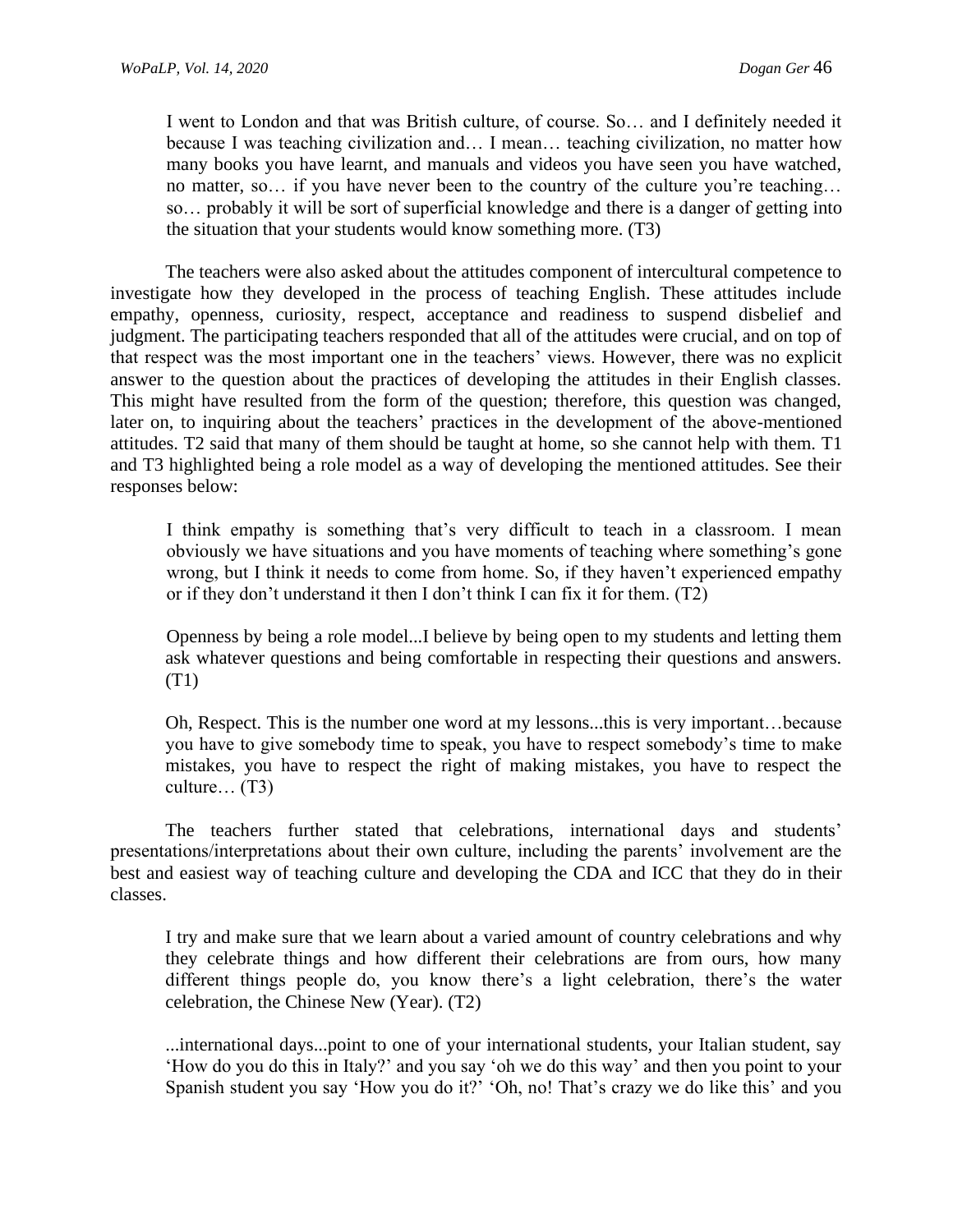point to your African student and they're like 'Oh my god! We don't even know what this is' and so then you're just getting, you get everyone going and engage...(T1)

In relation to the cultural aspects and elements, the participating teachers commented that they enjoyed teaching about historical buildings, food, superstitions and traditions as the following responses show:

I love talking about different historical buildings...I also like food, so it's very interesting for me to talk about, you know the different types of foods or things that different cultures have and why they have them... So, I love kind of bringing all that together. That's my favourite subject to teach. (T2)

I like teaching sort of superstitions or traditions, or I really love the language… so, sometimes I show the etymology of the words or the development of a certain concept. (T3)

I think I enjoy basically every single thing, but as I said before it goes back to …I would like to have it down to a tactile investigative curiosity-based teaching where the students are hands-on where I can pull back and they can investigate themselves. (T1)

In the light of the responses above, teachers are aware of different aspects of cultures and enjoy teaching those aforementioned cultural elements; however, they did not explicitly talk about what and how they exactly teach.

# **7 Discussion**

One of the main aims of the pilot study was to explore teachers' attitudes to culture teaching and practices of the development of their students' CDA and ICC in the process of teaching English. Analysis of the data revealed that the participating teachers are obviously aware of cultural diversity including their own cultural identity. They are open and willing to learn about different cultures because they believe that it would help them to increase the quality of their teaching and communication with the students and their parents. Additionally, the teachers also displayed respectfulness to the differences and willingness to cooperate with people from different cultural backgrounds and perspectives from their own. The following extracts reflect this attitude:

...if there's a child that's Muslim or Christian or Jewish that you navigate through sensitive areas and are able to deal much better. The more knowledge you have about the culture or the religion so the more experience you gain if you better equipped to teach… (T1)

There's just a variety of things and I think getting students to talk about their own culture, so going home talking to their parents, always like to make it a parent involvement sort of thing where they come in and they share, they might bring food from their culture, so I think that's the best that we can do along with obviously teaching. (T2)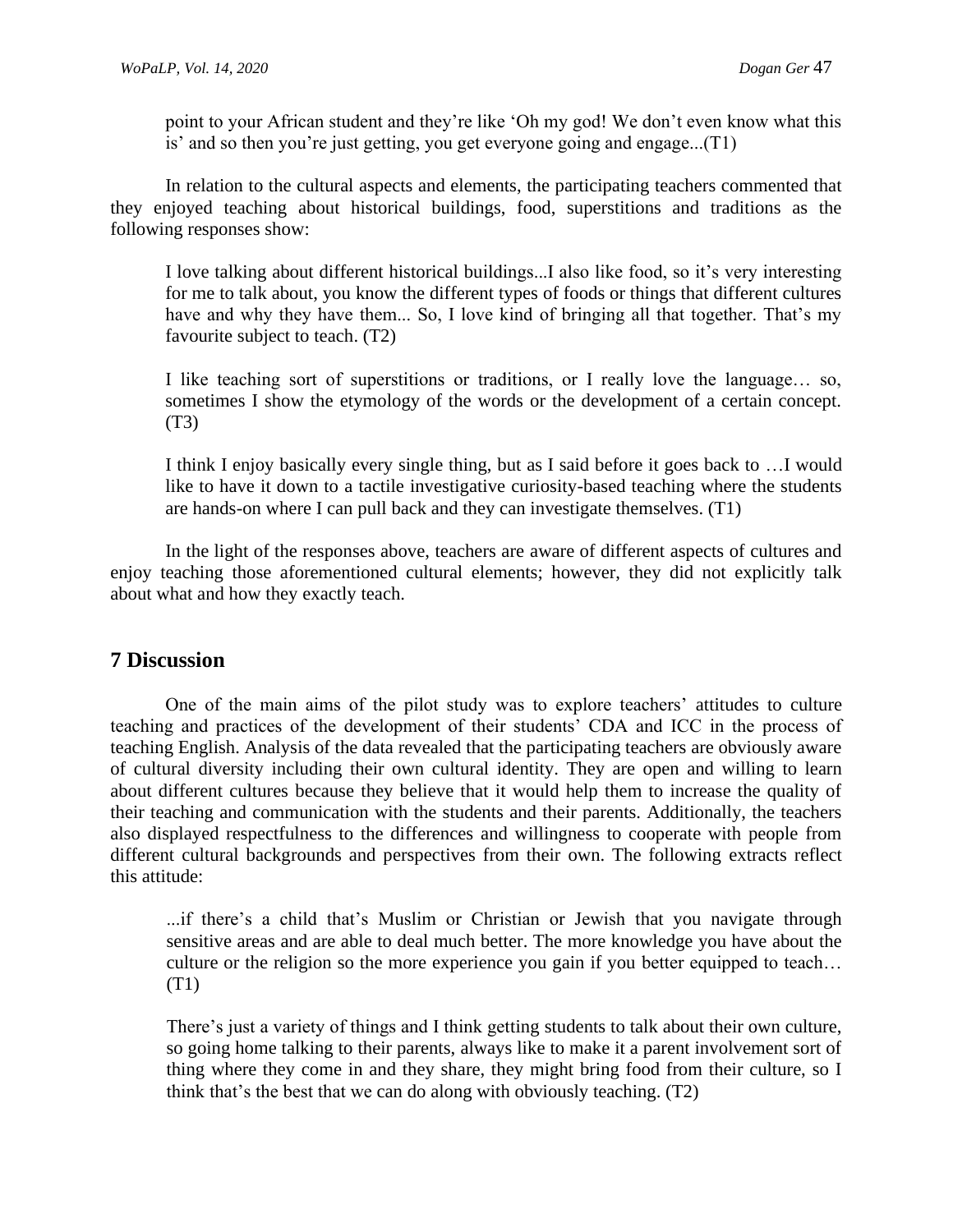The common and only response of the teachers to the practices of developing students' CDA and ICC was celebrations and holidays. They think that they are the only real ways of teaching culture although they claim that the curriculum they follow and the teaching materials they use allow them to have a free hand in their practices of English. Letting students talk about their cultures and involving parents to bring food or relevant items to the school on international days are also mentioned by the teachers in terms of developing CDA and ICC in English classes. Group work and teamwork for teaching one another is also recommended by the teachers:

...you know international days, things like that are other ways that we can get cultures across to kids the only real way we can show culture. You know we can't travel at the moment, so all we can do is talk about different celebrations. (T2)

Although celebrations and holidays were mentioned as the common practice of culture teaching, one of the teachers even said that they did not celebrate all international holidays: "You know we're an international school but we only celebrate the Christian holidays. Well, that's not really international, is it?" (T2).

The current pilot study showed that the teachers have hesitations about teaching cultural elements such as stereotypes and taboos because they want to avoid stepping on someone's foot or giving a negative impression to the parents. They also stated that they are not confident in teaching culture since they have not visited the target countries and their familiarity with those cultures is second-hand knowledge for them. Moreover, according to the teachers, teaching cultures without visiting the country would be superficial and disadvantageous if other students have already seen the target country and know more about it than the teacher. Another reason was the level of students' English proficiency which is seen as a barrier to understanding what is taught. It can be said that the reasons for omitting teaching cultures given by the participating teachers in the context of teaching English as a first language and EAL differ from those of the relevant studies conducted in EFL contexts. Perhaps, the reasons can be linked to the needs of teachers in the context of teaching English. However, the reasons for having hesitations in teaching culture in any context could be overcome with the help of some activities listed in the theoretical background. For instance, teaching stereotypes and taboos (as mentioned by one of the participating teachers) would not necessarily be stepping on someone's foot if they are taught with the reasons that lie beneath them as it is stated by Barrett et al. (2014) and Reid (2015). Another reason for omitting culture teaching was the English language proficiency of the students. The *reflection* (Barrett el al., 2014)*,* which includes drawing activities of what students have learned about cultures, is appropriate for young learners and learners with low level of language proficiency. Role-plays (Reid, 2015) can possibly be another option to teach cultures in English classes regardless of having a high level of English proficiency since young learners can imitate or memorize what is said in the lines. One teacher said in her response that she was unconfident to teach some cultures since she had not been to that country. However, Byram (1997) states, teaching culture is not transmitting information of a specific country but rather involving learners in questioning and discovering, so teachers do not have to travel to the target countries to teach the culture of those. The *comparison* (Barrett el al., 2014), one of the listed activities in section three, could be done in English classes, allowing students to talk about their own culture and discuss similarities and differences between the cultures.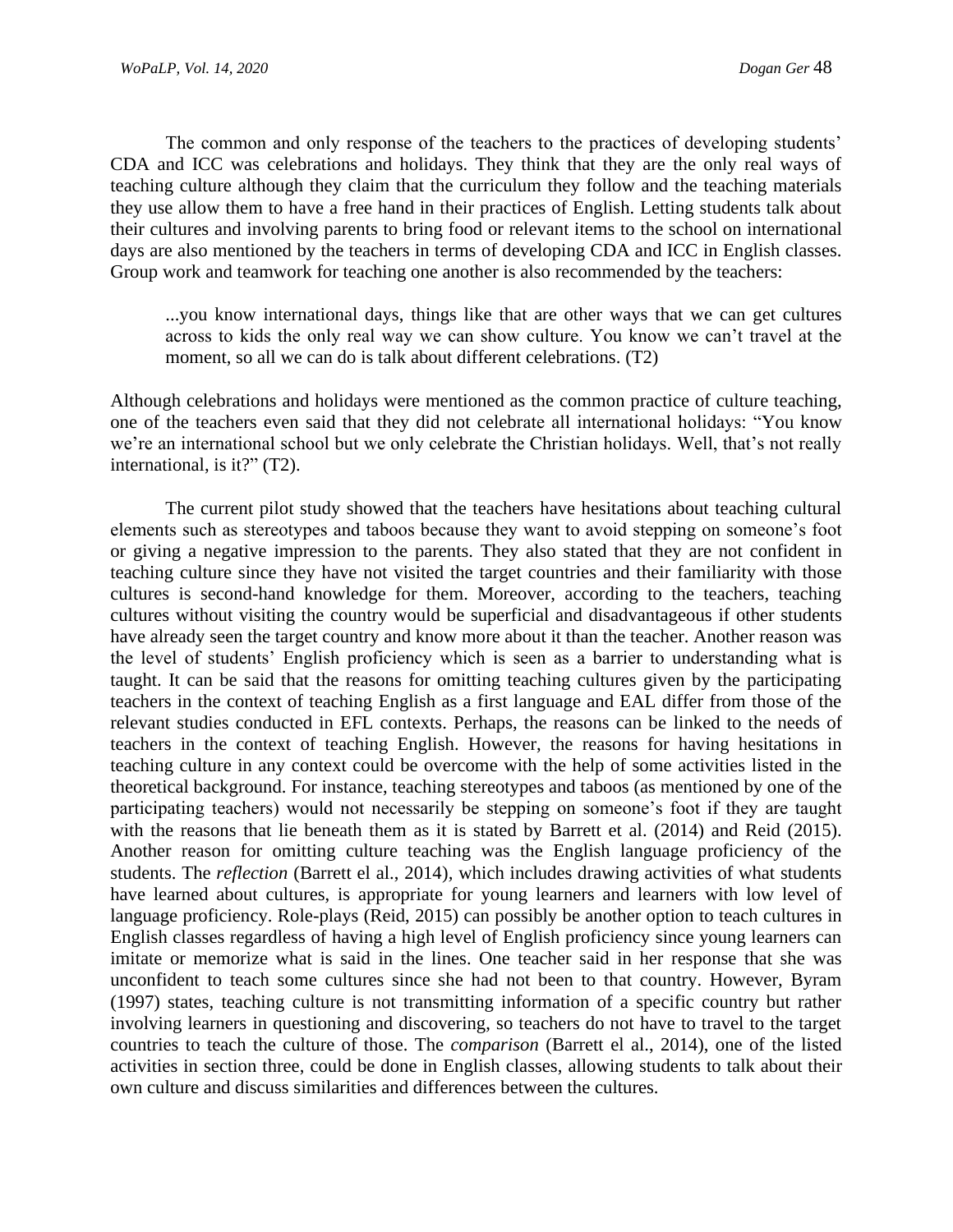The hesitations in culture teaching, limited cultural activities such as celebrations and holidays and the reasons for celebrating only Christian holidays given by the teachers in the responses despite claiming to have a flexible and diverse curriculum and teaching materials need further investigations. For this reason, classroom observations, school documents and teaching material analysis, interview studies with heads of key stages and parents will be conducted for the main study.

## **8 Conclusion**

Language teaching is no longer considered to be limited to linguistic competence only, which is using the language accurately in terms of structure and lexical items. Intercultural competence, which refers to the ability to use the language "socially and culturally in appropriate ways", is also required for effective communication with people from different cultural orientations (Byram et al., 2002, p.5). Given the necessity of the development of students' CDA and ICC, language teachers are expected to include culture into their practices of teaching English. Therefore, the current pilot study intended to explore how English language teachers perceive the concept of culture, how they see culture teaching and what possible cultureorientated activities they do in their practices of teaching English.

The outcomes of the study demonstrate that the teachers are culturally aware and enthusiastic to learn about different cultures with respect and acceptance. Except for one of the teachers, they think that they can help in the development of the attitudes (empathy, openness, curiosity, respect, acceptance, readiness to suspend disbelief and judgment etc.) to contribute to students' intercultural competence. They implicitly teach cultures by allowing the students to present their own culture and create a group or teamwork to teach one another. They also celebrate international days and their students' holidays to show the cultural differences for establishing effective communication. However, they need to be trained about the various ways of teaching culture mentioned in the literature review (e.g., comparison, experience, analysis, reflection, action) depending on the students' age and level of English proficiency. The teachers also need to be encouraged to be confident that they do not have to have first-hand experience to teach about the target culture. Besides celebrations, which are mentioned in the responses, possible ways of teaching other cultural elements and aspects depending on the students' needs, interests, readiness, age and level of English should be embedded into teacher training or teachers' development programs so that teachers can benefit from them. Finally, cultural elements included in the curriculum and teaching materials need to be guided by the expertspossibly by teacher trainers for the benefit of teachers.

To be able to gain a deeper insight into the reasons for the limited activities of culture teaching found as a result of the pilot study, relevant school documents, the curriculum and teaching materials used at the observed school need analyzing for the main research study. In addition to the analysis of school documents, curriculum and teaching materials, classroom observations are needed to be done to explore teachers' practices and responses of the students to the development of CDA and ICC. Furthermore, the content analysis of in-service teacher development programs and teacher training programs which are provided by the Hungarian universities are required.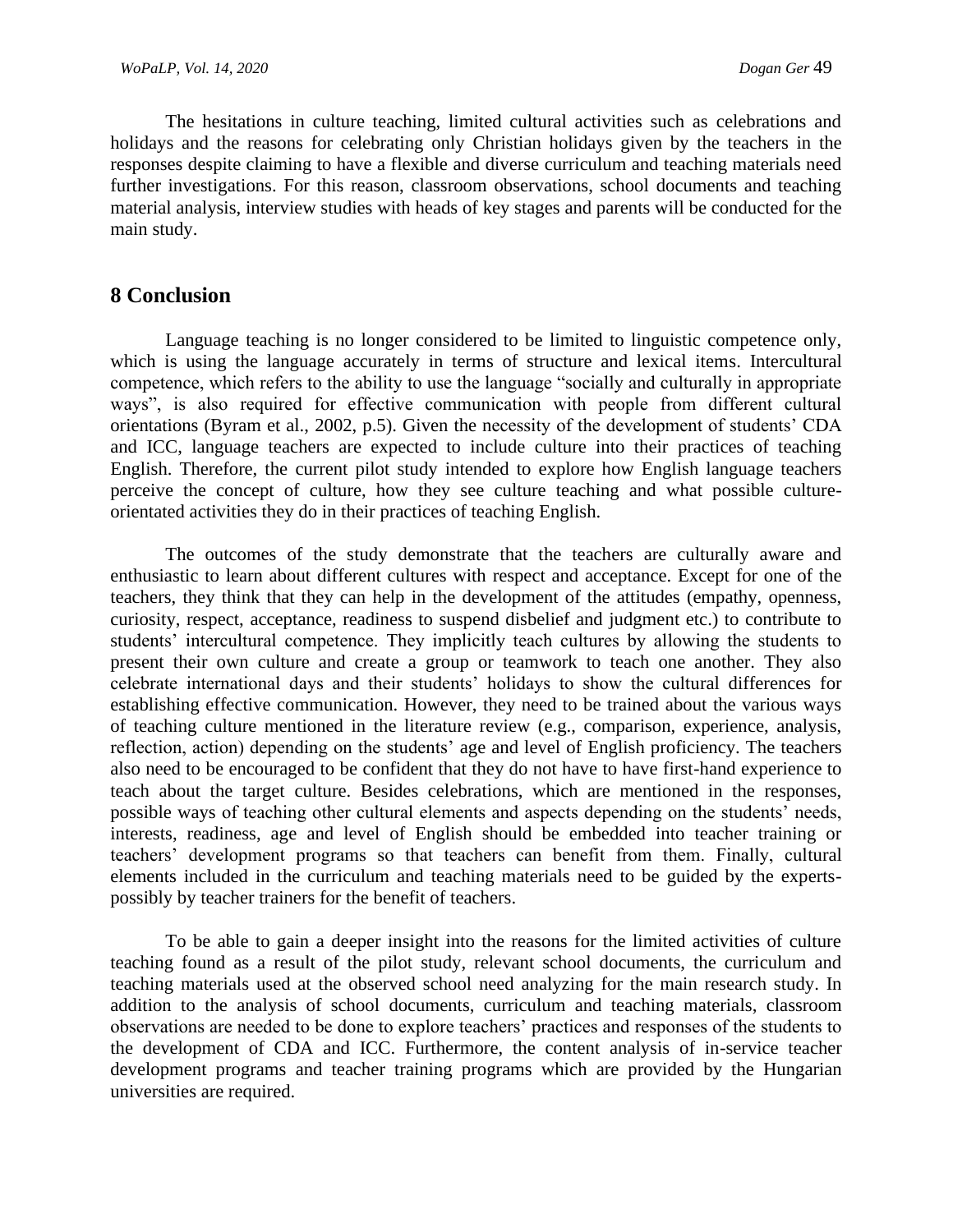As every study, the current pilot study also has some limitations. Exploring the attitudes and practices of the three participating teachers in the development of their students' CDA and ICC may not be enough to have a good understanding of the phenomenon. The large-scale interview study proposed to be carried out shortly may provide different perspectives and insights and might lead to different outcomes. At the same time, it is reassuring to know that the proposed large-scale study involving more teachers can certainly be based on this pilot investigation as both the interview schedule and the processes have proven to be successful in eliciting relevant data.

*Proofread for the use of English by: Amy Soto, Department of English, Eötvös Loránd University, Budapest.*

#### **References**

- Acquah, E. O., & Commins, N. L. (2015). Critical reflection as a key component in promoting pre-service teachers' awareness of cultural diversity. *Reflective Practice*, *16*(6), 790-805. <https://doi.org/10.1080/14623943.2015.1095729>
- Alptekin, C. (2002). Towards intercultural communicative competence in ELT. *ELT Journal*, *56*(1), 57-64. <https://doi.org/10.1093/elt/56.1.57>
- Angelova, M., & Zhao, Y. (2014). Using an online collaborative project between American and Chinese students to develop ESL teaching skills, cross-cultural awareness and language skills. *Computer Assisted Language Learning*, *29*(1), 167-185. <https://doi.org/10.1080/09588221.2014.907320>
- Barrett, M. D., Huber, J., & Reynolds, C. (2014). *Developing intercultural competence through education*. Strasbourg: Council of Europe Publishing.
- Beneke, J. (2000). Intercultural competence. In U. Bliesener (Ed.), *Training the Trainers. Theory and Practice of Foreign Language Teacher Education* (pp. 107-125). Carl-Duisberg-Verlag.
- Bennett, M. J. (1997). How not to be a fluent fooI: Understanding the cultural dimensions of language. In A. E. Fantini & J. C. Richards (Eds.), *New ways in teaching culture. New ways in TESOL series II: Innovative classroom techniques* (pp. 16-21). Alexandria, VA: TESOL.
- Bennett, M., & Bennett, J. (2004). Developing intercultural sensitivity: An integrative approach to global and domestic diversity. In D. Landis, J. Bennett & M. Bennett (Eds.), *The handbook of intercultural training* (pp.147-163). Thousand Oaks, CA: Sage
- Braun, V., & Clarke, V. (2006). Using thematic analysis in psychology. *Qualitative Research in Psychology, 3*(2), 77-101. <https://doi.org/10.1191/1478088706qp063oa>
- Brown, E. L. (2004). What precipitates change in cultural diversity awareness during a multicultural course: The message or the method? *Journal of Teacher Education*, *55*(4), 325-340. [https://doi.org/10.1177/0022487104266746](https://doi.org/10.1177%2F0022487104266746)
- Byram, M. (1997). *Teaching and assessing intercultural communicative competence*.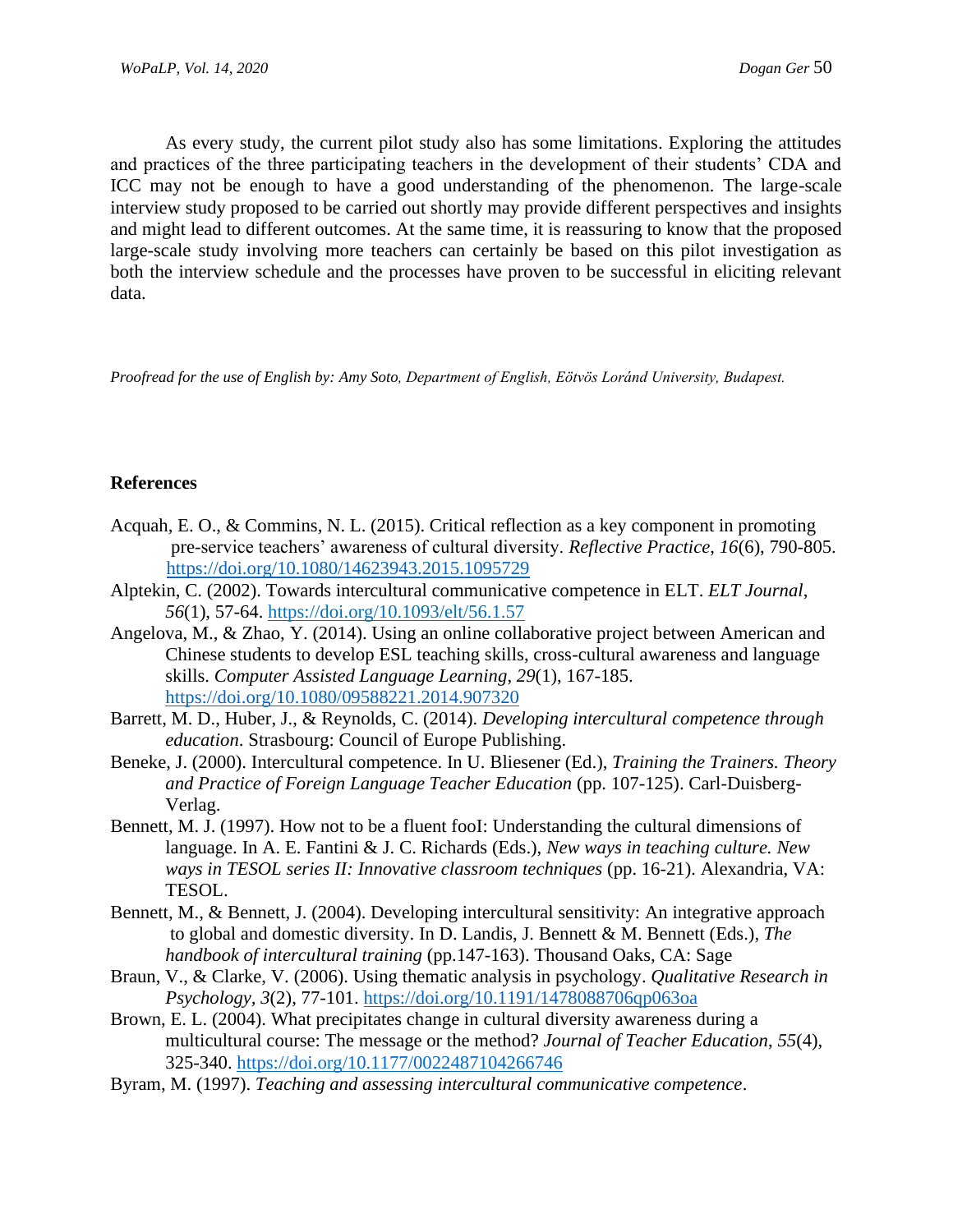Multilingual Matters.

- Byram, M., Gribkova, B., & Starkey, H. (2002). *Developing the intercultural dimension in language teaching: A practical introduction for teachers*. Language Policy Division, Directorate of School, Out-of-School and Higher Education, Council of Europe.
- Byram, M., & Morgan, C. (1994). *Teaching-and-learning language-and-culture*. Multilingual Matters.
- Canale, M., & Swain, M. (1980). Theoretical bases of communicative approaches to second language teaching and testing. *Applied Linguistics*, *1*(1), 1-47. <https://doi.org/10.1093/applin/I.1.1>
- Council of Europe.(n.d.). *Global scale - Table 1 (CEFR 3.3): Common Reference levels*. [https://www.coe.int/en/web/common-european-framework-reference-languages/table-1](https://www.coe.int/en/web/common-european-framework-reference-languages/table-1-%20%20cefr-3.3-common-reference-levels-global-scale)  [cefr-3.3-common-reference-levels-global-scale](https://www.coe.int/en/web/common-european-framework-reference-languages/table-1-%20%20cefr-3.3-common-reference-levels-global-scale)
- Damen, L. (1987). *Culture learning: The fifth dimension on the language classroom.* Addison-Wesley.
- Dasli, M. (2011). Reviving the 'moments': From cultural awareness and cross-cultural mediation to critical intercultural language pedagogy. *Pedagogy, Culture & Society*, *19* (1), 21-39. <http://dx.doi.org/10.1080/14681366.2011.527118>
- De Costa, P., Li, W., & Rawal, H. (2019). Qualitative classroom methods. In J. Schewieter & A. Benati (Eds.), *The Cambridge of Handbook of Language Learning* (pp.111-136). Cambridge: Cambridge University Press.<https://doi.org/10.1017/9781108333603.006>
- Diamond, B. J., & Moore, M. A. (1995). *Multicultural literacy: Mirroring the reality of the classroom*. Longman Publishers.
- Dörnyei, Z. (2007). *Research methods in applied linguistics: Qualitative, quantitative, and mixed methodologies.* Oxford University Press.
- Eken, D. T. (2015). Intercultural communicative competence: EFL teachers' beliefs and practices. *Journal of Teaching and Education*, *4*(3), 63-71. [https://www.academia.edu/18138250/Intercultural\\_Communicative\\_Competence\\_EFL\\_T](https://www.academia.edu/18138250/Intercultural_Communicative_Competence_EFL_Teachers_Beliefs_and_Practices) [eachers\\_Beliefs\\_and\\_Practices](https://www.academia.edu/18138250/Intercultural_Communicative_Competence_EFL_Teachers_Beliefs_and_Practices)
- Gay, G. (2013). Teaching to and through cultural diversity. *Curriculum Inquiry*, *43*(1), 48-70. <https://doi.org/10.1111/curi.12002>
- Hayden, M. (2011). Transnational spaces of education: The growth of the international school sector. *Globalisation, Societies and Education*, *9*(2), 211-224. <https://doi.org/10.1080/14767724.2011.577203>
- Hayden, M., & Thompson, J. J. (2008). *International schools: Growth and influence*. United Nations Educational, Scientific and Cultural Organization.
- Hymes, D. (1972). On communicative competence. In J. Pride & J. Holmes (Eds.), *Sociolinguistics* (pp. 269–293). Penguin Books.
- Knutson, E. (2006). Cross-cultural awareness for second/foreign language learners. *Canadian Modern Language Review*, *62*(4), 591-610. <http://dx.doi.org/10.3138/cmlr.62.4.591>
- Kramsch, C. (1993). *Context and culture in language teaching*. Oxford University Press.
- Kramsch, C. (2013). Culture in foreign language teaching. *Iranian Journal of Language Teaching Research*, *1*(1), 57–78.<https://files.eric.ed.gov/fulltext/EJ1127430.pdf>
- Kramsch, C., & Widdowson, H. G. (1998). *Language and culture*. Oxford University.
- Larzén-Östermark, E. (2008). The intercultural dimension in EFL- teaching: A study of conceptions among Finland- Swedish comprehensive school teachers. *Scandinavian*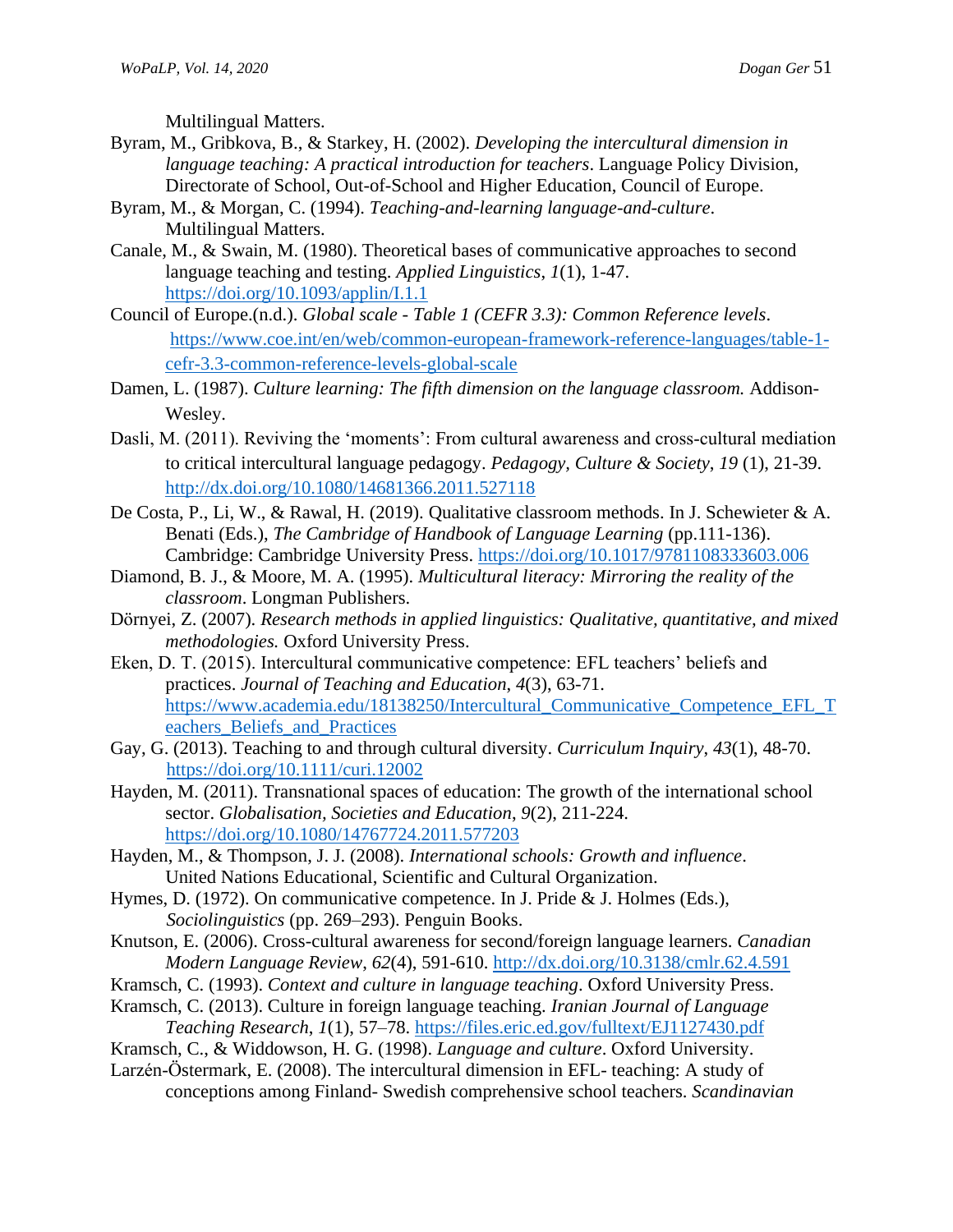*Journal of Educational Research, 52*(5), 527-547. <https://doi.org/10.1080/00313830802346405>

Liddicoat, A. J. (2005). *Teaching languages for intercultural communication* [Doctoral dissertation, Federation Internationale des Professeurs de Langues Vivantes]. Retrieved from

[https://www.resourcefulindonesian.com/uploads/1/1/2/5/11252883/teaching\\_languages\\_f](https://www.resourcefulindonesian.com/uploads/1/1/2/5/11252883/teaching_languages_fpr_intercultural_communication.pdf) [pr\\_intercultural\\_communication.pdf](https://www.resourcefulindonesian.com/uploads/1/1/2/5/11252883/teaching_languages_fpr_intercultural_communication.pdf)

- Liddicoat, A. J., & Scarino, A. (2013). *Intercultural language teaching and learning*. John Wiley & Sons.Lincoln, Y. S., & Guba, E. G. (1985)[.](http://books.google.com/books?hl=en&lr=&id=2oA9aWlNeooC&oi=fnd&pg=PA5&sig=GoKaBo0eIoPy4qeqRyuozZo1CqM&dq=naturalistic+inquiry&prev=http://scholar.google.com/scholar%3Fq%3Dnaturalistic%2Binquiry%26num%3D100%26hl%3Den%26lr%3D) *Naturalistic Inquiry*. Sage Publications. McDonough, J., & McDonough, S. (1997). *Research methods for English language teachers*. Arnold.
- Peck, C., Rot Gabrovec, V., Čaňková, M., Lázár, I., & Vief-Schmidt, G. (2007). Part 1: Guidelines for the teaching of intercultural communicative competence (ICC). In I. Lázár, M. Huber-Kriegler, D. Lussier, G.S. Matei & Peck, G (Eds.), *Developing and assessing intercultural communicative competence – A guide for language teachers and teacher educators* (pp.5-19). Council of Europe.
- Press.Larke, P. J. (1990). Cultural diversity awareness inventory: Assessing the sensitivity of preservice teachers. *Action in Teacher Education*, *12*(3), 23-30. <https://doi.org/10.1080/01626620.1990.10734396>
- Reid, E. (2015). Techniques developing intercultural communicative competences in English language lessons. *Procedia-Social and Behavioral Sciences*, *186*, 939-943. <https://doi.org/10.1016/j.sbspro.2015.04.011>
- Sercu, L. (2002). Implementing intercultural foreign language education. Belgian, Danish and British teachers' professional self-concepts and teaching practices compared. *Evaluation & Research in Education*, *16*(3), 150-165. <https://doi.org/10.1080/09500790208667015>
- Sercu, L., Bandura, E., Castro, P., Davcheva, L., Laskaridou, C., Lundgren, U., Méndez García. M. C., & Ryan, P. (2005). *Foreign Language Teachers and Intercultural Competence. An International Investigation*. Multilingual Matters.
- Soler, E. A., & Jordà, P. S. (Eds.). (2007). *Intercultural language use and language learning*. Springer.
- Spencer-Oatey, H. (Ed.). (2000). *Culturally speaking: Culture, communication and politeness theory.* Continuum.
- Turner, G. (1999). *Film as social practice*. Routledge.
- Useem, J., Useem, R., & Donoghue, J. (1963). Men in the middle of the third culture: The roles of American and non-western people in cross-cultural administration*. Human Organization, 22*(3), 169–179*.* <https://doi.org/10.17730/humo.22.3.5470n44338kk6733>
- Usó-Juan, E., & Martínez-Flor, A. (2008). Teaching intercultural communicative competence through the four skills. *Revista Alicantina de Estudios Ingleses, 21,*157-178. <https://doi.org/10.14198/raei.2008.21.09>
- van Ek, J. A. (1986). *Objectives for foreign language learning. Volume I: Scope*. Council of Europe.
- Young, T. J., & Sachdev, I. (2011). Intercultural communicative competence: Exploring English language teachers' beliefs and practices. *Language Awarenes*s, *20*(2), 81-98. <https://doi.org/10.1080/09658416.2010.540328>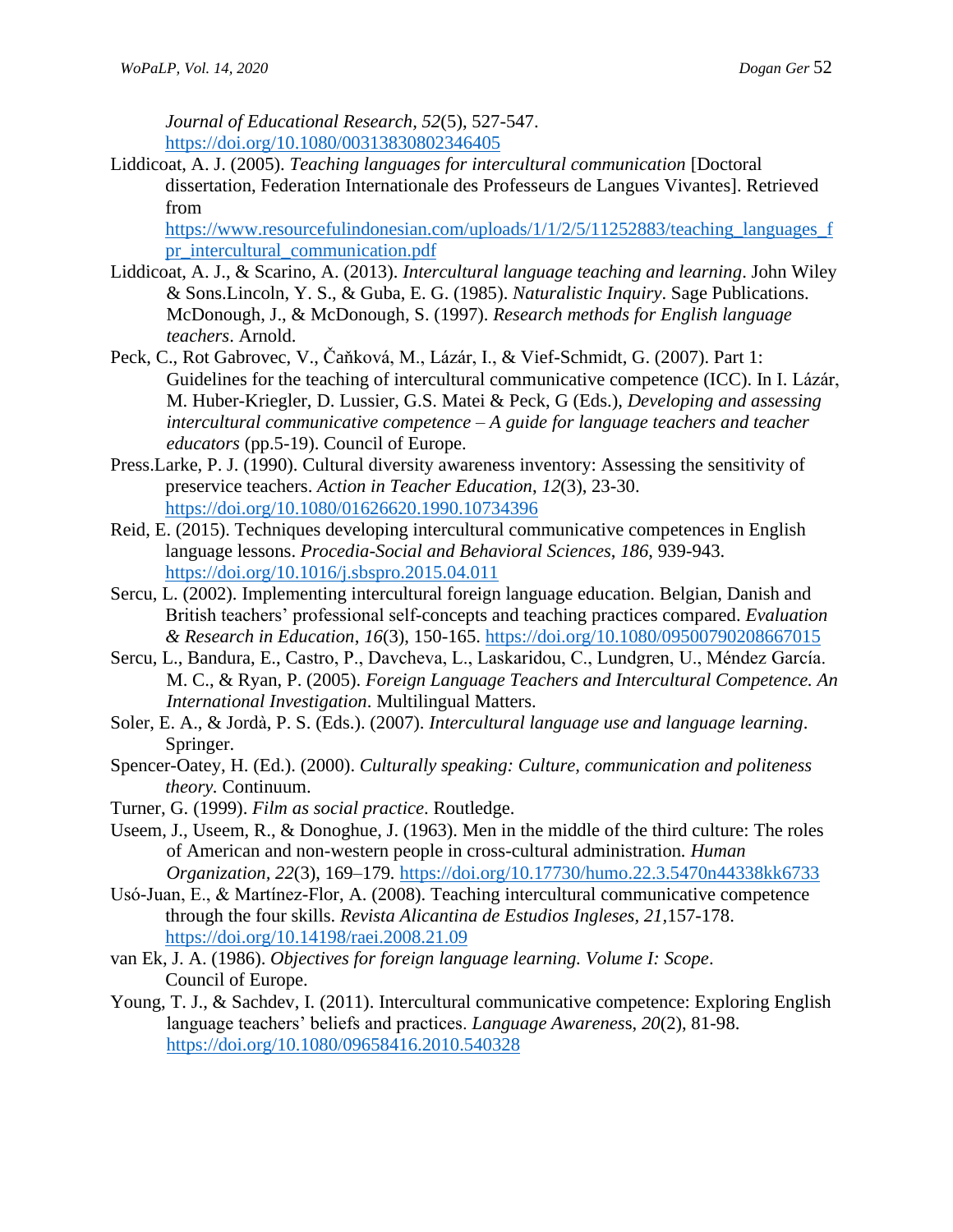# **APPENDIX A**

## **Interview questions**

#### **Part I: The Concept of Culture**

- 1. What is culture to you?
- 2. How do you see the relationship between language and culture?
- 3. You probably have extensive experience with intercultural situations and have been teaching in an intercultural school for quite some time. What is the relevance of interculturality to you? (in other words, how do intercultural situations influence your thinking?)
- 4. What do you think is the place of culture in teaching English (as a first language, an additional language)? (How do you think culture should appear in teaching English?)
- 5. How do you think culture and language classes interrelated?
- 6. (As you said before, culture is made up of a lot of things /different things.) What elements of culture do you think should be part of English classes?
- 7. And how can interculturality/intercultural situations appear in English classes?

**Part II: Teachers' Attitudes Towards Teaching Culture and Developing Intercultural Communicative Competence**Can you recall an important experience that you had about learning about different cultures? What was it?

- 8. What different ways of learning culture have you experienced? Which of these have you found useful?
- 9. How do you (like to) learn new things about different cultures?
- 10. Have you ever had an intercultural misunderstanding? What happened? And can you remember a case (cases) where you didn't behave as you would have expected yourself to behave? E.g., you couldn't let go of prejudice, etc.

# **Part III: Teachers' Practices about Teaching Culture and Developing Intercultural Communicative Competence**

- 11. What can you use from your experience of learning culture (or the lack of it) in your practice of teaching English?
- 12. How do you think the following things can be developed in the students in the process of teaching English? How do you think you are developing the following things?
	- A) empathy
	- B) openness
	- C) curiosity
	- D) respect
	- E) acceptance
	- F) readiness to suspend disbelief and judgment
- 13. How can you help the students in your classes experience/learn about different cultures?